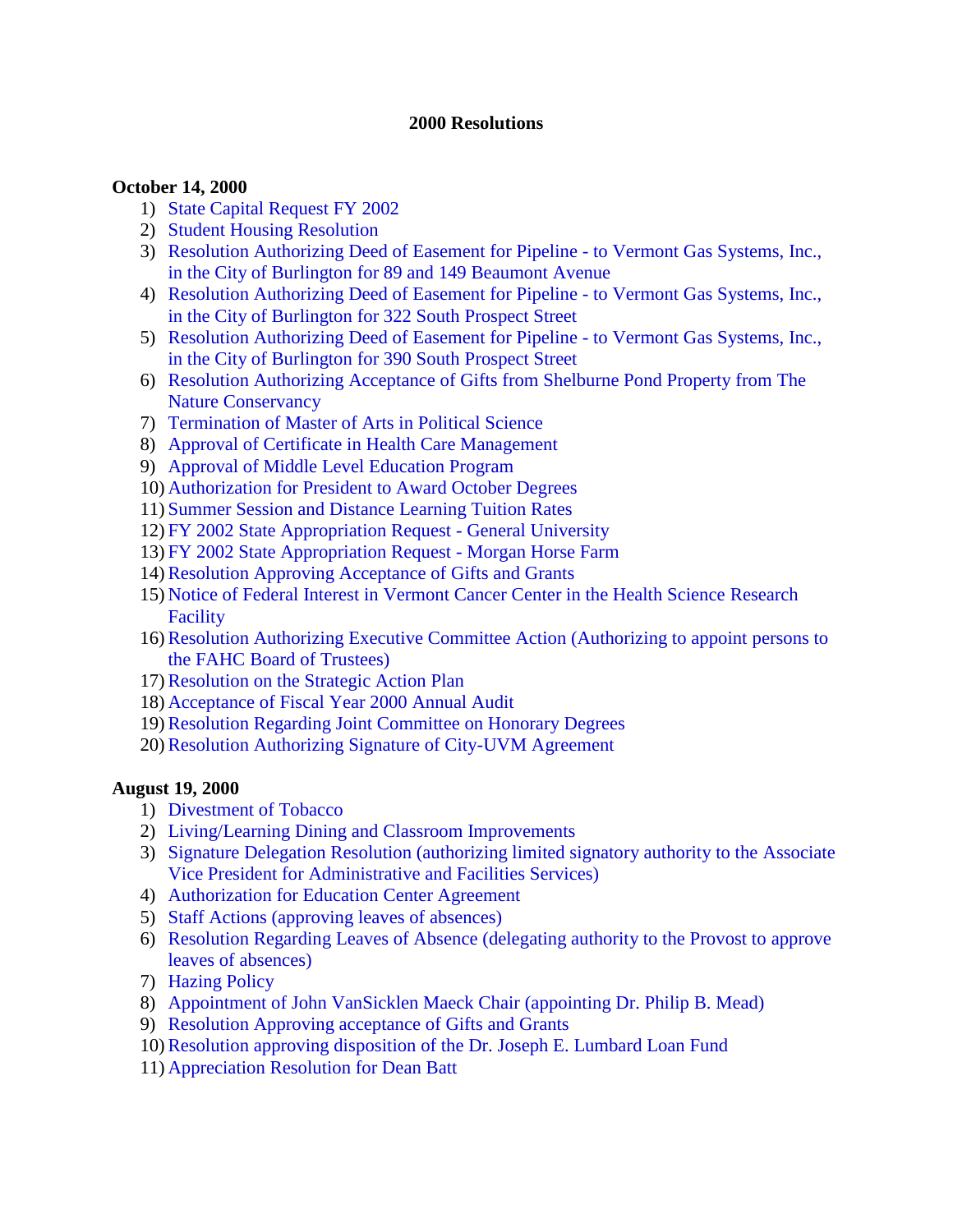#### **August 18, 2000**

- 1) [Presidential Compensation Resolution](#page-15-0)
- 2) [Resolution Authorizing Waiver of Report](#page-15-0)

#### **May 13, 2000**

- 1) [Williams Science Exterior Rehabilitation Resolution](#page-16-0)
- 2) [Resolution Naming Building at 109 South Prospect Street \(naming it the Peirce](#page-16-0)  Spaulding House)
- 3) [Resolution Naming Building at 16 Colchester Avenue \(naming it the Henry Marcus Lord](#page-17-0)  House)
- 4) [Termination of Bachelor of Science Degree in Dairy Foods](#page-17-0)
- 5) [Staff Actions \(approving leave of absences\)](#page-17-0)
- 6) [Authorization of President to Award May Degrees](#page-17-0)
- 7) [Approval of Robert F. and Genevieve B. Patrick Chair in Watershed Science and](#page-18-0) Planning
- 8) [Fiscal Year 2001 Budget Premises: General University](#page-18-0)
- 9) [Tuition and Overseas Program Charges for Fiscal Year 2001](#page-18-0)
- 10)[Room and Meal Plan Rates, Fiscal Year 2001](#page-18-0)
- 11) [Fees for Fiscal Year 2001](#page-19-0)
- 12) [Fiscal Year 2001 Operating Budget: Morgan Horse Farm](#page-19-0)
- 13) [Acceptance of Gifts and Grants](#page-19-0)
- 14) [Helen E. Farrington Nursing Scholarship Fund](#page-19-0)

#### **February 26, 2000**

- 1) [Building Naming Resolution for The Sumner H. Williams Sugarhouse at the University](#page-21-0)  of Vermont Proctor Maple Research Center
- 2) [Principles and Authorization for Educational Center Negotiations](#page-21-0)
- 3) [Committee Report on Intercollegiate Athletics](#page-22-0)
- 4) [Termination of Masters of Extension Education](#page-22-0)
- 5) [Staff Actions \(approving leaves of absences\)](#page-22-0)
- 6) [Authorization of President to Award March Degrees](#page-22-0)
- 7) [Appointment of Patrick Chair \(appointing Dr. F. John Gennari\)](#page-23-0)
- 8) [Appointment of Albee chair \(appointing Dr. Michael Ricci\)](#page-23-0)
- 9) [Acceptance of Gifts and Grants](#page-23-0)
- 10) [Acceptance of ad hoc Compensation Committee Report](#page-23-0)
- 11)[Retiring Trustees \(Frank A. Bolden, Matthew R. Caires, Vi L. Luginbuhl, and Richard E.](#page-23-0) Tarrant)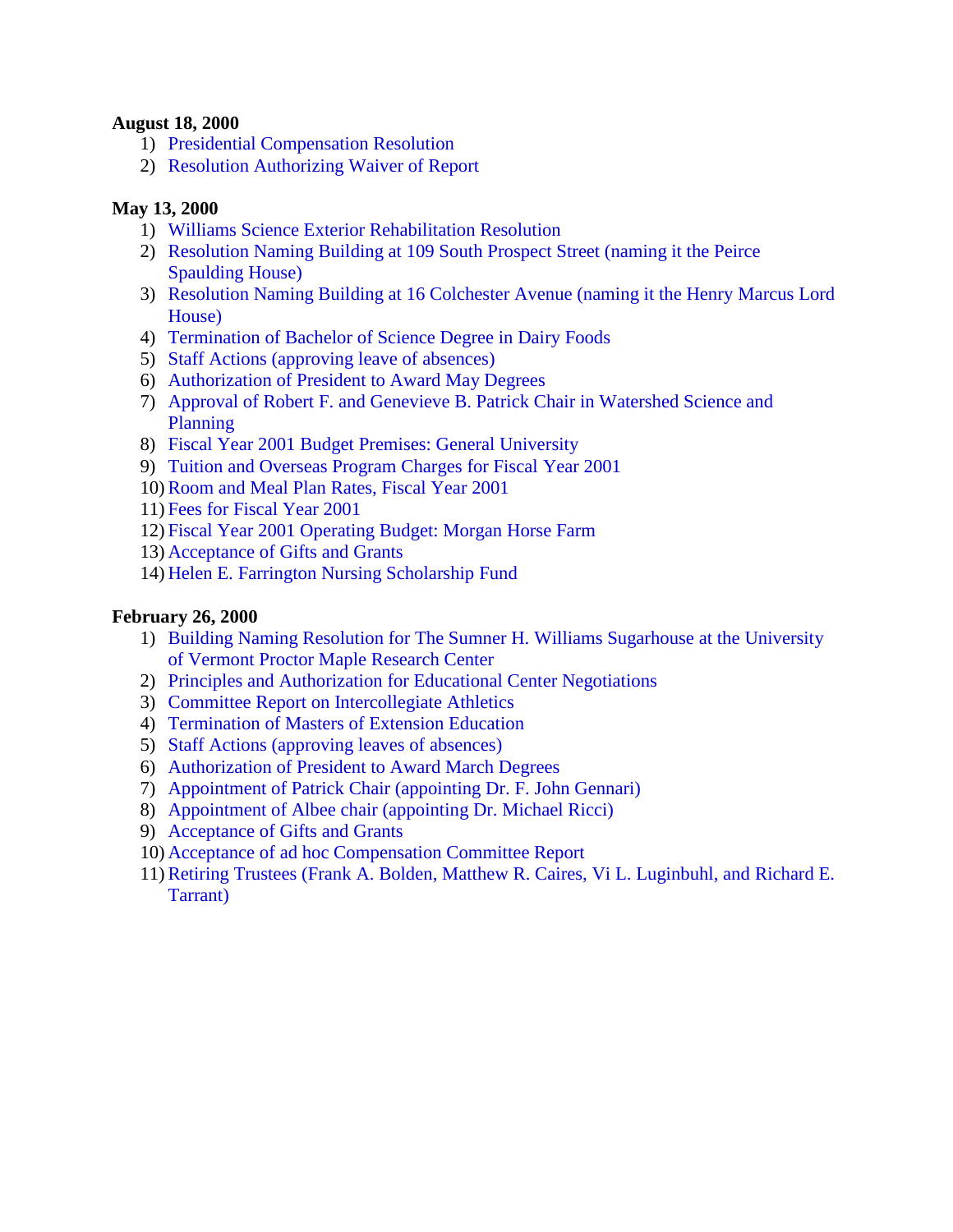## **CONSENT AGENDA**

#### **October 14, 2000**

## <span id="page-2-0"></span>**FACILITIES AND TECHNOLOGIES COMMITTEE**

#### **(1) State Capital Request FY 2002**

RESOLVED, that the President be and hereby is authorized to request \$5,000,000 from the Governor and Legislature of the State of Vermont for Fiscal Year 2002 for renovations to Given Building.

#### **(2) Student Housing Resolution**

WHEREAS, the University recognizes that quality, affordable student housing is essential to the recruitment, retention and well-being of its students; and

WHEREAS, the University identifies a present and critical need to augment the existing housing stock available to its students as soon as feasible; and

WHEREAS, this Board approved a resolution on February 27, 1999, authorizing the University to develop an apartment-style student housing project of at least 200 new beds; and

WHEREAS, following passage of such resolution, University project planning has yielded additional specifications as to preferred project sites and occupancy targets; and

WHEREAS, the Facilities and Technologies Committee received an administrative planning report and recommendations at a meeting held on September 28, 2000; and

WHEREAS, the Facilities and Technologies Committee reported to the Board on this date regarding the administrative recommendations and its endorsement thereof;

NOW, THEREFORE, BE IT RESOLVED, That the President, or Vice President for University Relations and Operations ("Vice President"), or a designee of either, is authorized and directed to request proposals aimed to achieve the design, financing, construction and/or operation of apartment-style housing for upperclass and graduate students; and

BE IT FURTHER RESOLVED, that the Board approves the goal of expanding existing student housing capacity by no less than 400 additional beds through the above-described housing project(s) or other appropriate means; and

BE IT FURTHER RESOLVED, that the Board requests the President or Vice President to make periodic reports on progress toward this goal to the Facilities and Technologies Committee; and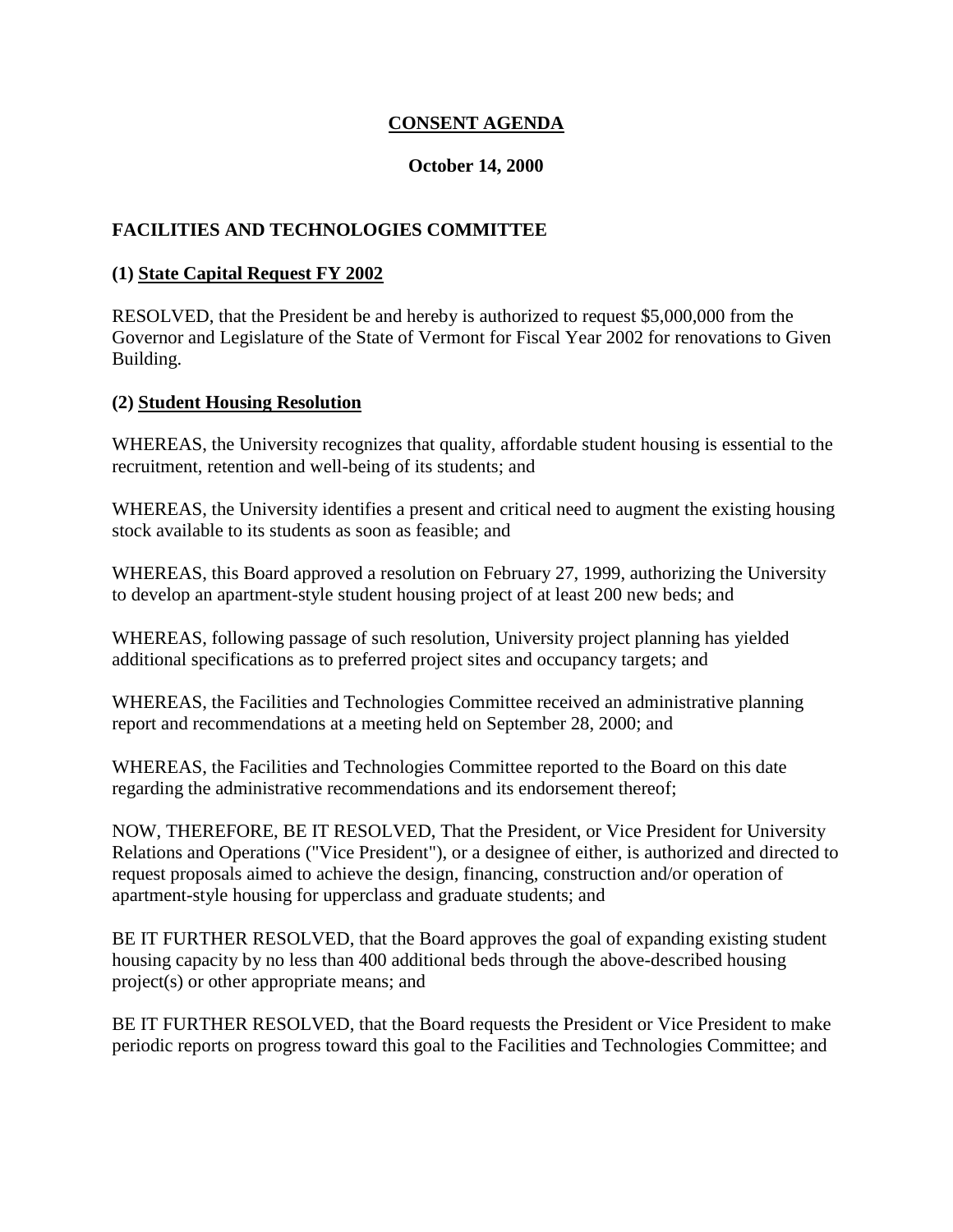<span id="page-3-0"></span>BE IT FINALLY RESOLVED, that the President or Vice President will obtain Board approval for each such housing project(s) in accordance with customary University practices.

## **(3) Resolution Authorizing Deed of Easement for Pipeline** - **to Vermont Gas Systems, Inc. in the City of Burlington for 89 and 149 Beaumont Avenue**

WHEREAS, the University is the owner of buildings located at 89 Beaumont Avenue (known as the Given Building) and 149 Beaumont Avenue (known as the Health Science Research Facility), in the City of Burlington; and

WHEREAS, the University desires and is willing to grant an easement ten feet wide to Vermont Gas Systems, Inc., in order to supply gas to its buildings located at 89 and 149 Beaumont Avenue;

THEREFORE, BE IT RESOLVED, that the Board of Trustees hereby authorizes the President or Vice President for Operations and Relations, or their successors, to grant Deeds of Easement for Pipeline to Vermont Gas Systems, Inc., and to execute any and all instruments necessary to accomplish that purpose.

BE IT FURTHER RESOLVED, that the Secretary or Assistant Secretary will provide certificates of incumbency, as required, showing the names and signatures of those persons appointed to any of the positions heretofore mentioned and, further, that any officer of this corporation is hereby authorized to certify this resolution to whom it may concern.

## **(4) Resolution Authorizing Deed of Easement for Pipeline** - **to Vermont Gas Systems, Inc. in the City of Burlington for 322 South Prospect Street**

WHEREAS, the University is the owner of a building located at 322 South Prospect Street in the City of Burlington; and

WHEREAS, the University desires and is willing to grant an easement ten feet wide to Vermont Gas Systems, Inc., in order to supply gas to its building located at 322 South Prospect Street;

THEREFORE, BE IT RESOLVED, that the Board of Trustees hereby authorizes the President or Vice President for Operations and Relations, or their successors, to grant a Deed of Easement for Pipeline to Vermont Gas Systems, Inc., and to execute any and all instruments necessary to accomplish that purpose.

BE IT FURTHER RESOLVED, that the Secretary or Assistant Secretary will provide certificates of incumbency, as required, showing the names and signatures of those persons appointed to any of the positions heretofore mentioned and, further, that any officer of this corporation is hereby authorized to certify this resolution to whom it may concern.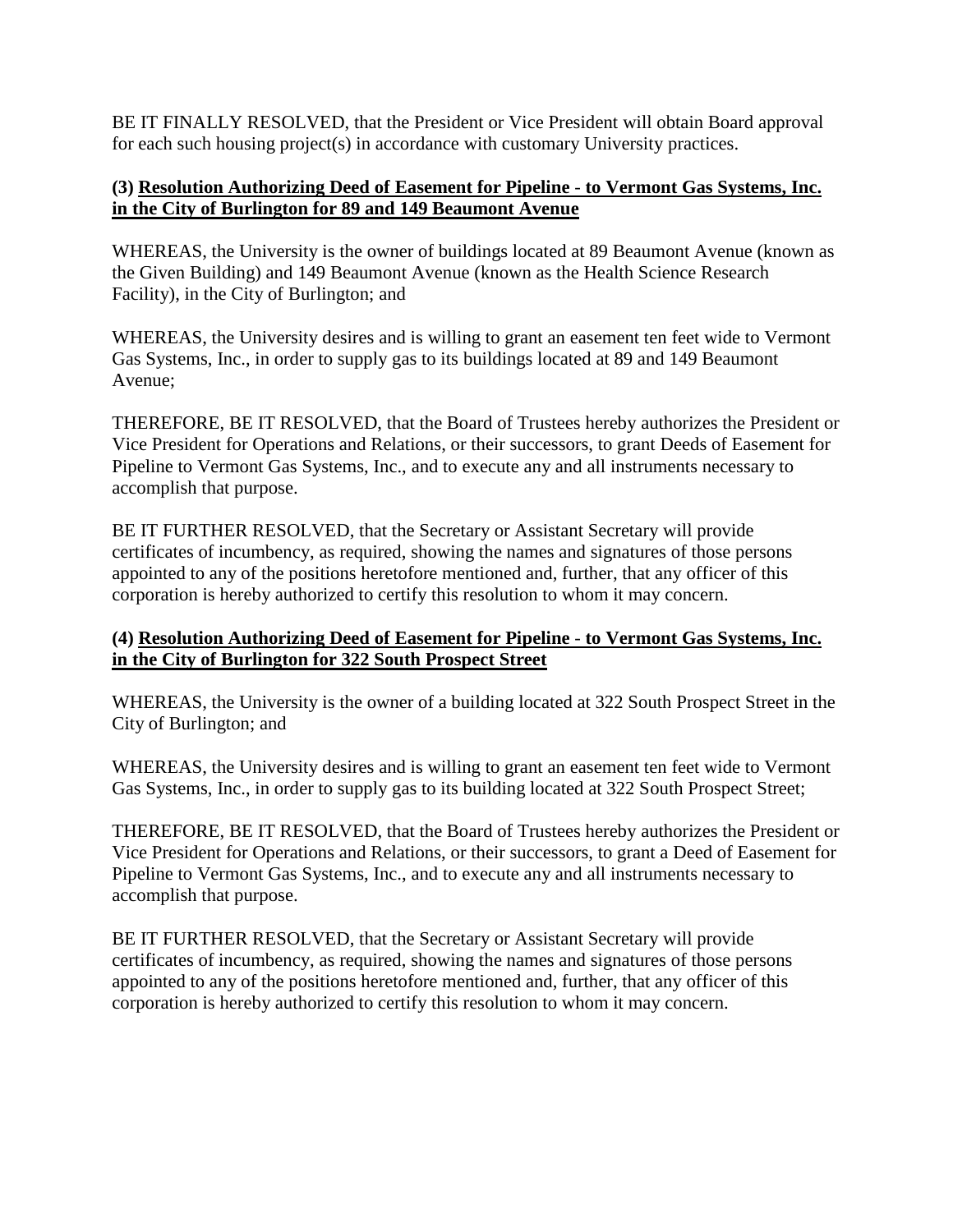## <span id="page-4-0"></span>**(5) Resolution Authorizing Deed of Easement for Pipeline** - **to Vermont Gas Systems, Inc. in the City of Burlington for 390 South Prospect Street**

WHEREAS, the University is the owner of land located at 390 South Prospect in the City of Burlington and leased to the Roman Catholic Diocese of Burlington for its Catholic Center; and

WHEREAS, the Roman Catholic Diocese of Burlington desires to have Vermont Gas Systems, Inc. supply gas to its Catholic Center Building: and

WHEREAS, the University desires and is willing to grant an easement ten feet wide to Vermont Gas Systems, Inc., in order to supply gas to the Roman Catholic Diocese of Burlington Catholic Center building located at 390 South Prospect Street;

THEREFORE, BE IT RESOLVED, that the Board of Trustees hereby authorizes the President or Vice President for Operations and Relations, or their successors, to grant a Deed of Easement for Pipeline to Vermont Gas Systems, Inc., and to execute any and all instruments necessary to accomplish that purpose.

BE IT FURTHER RESOLVED, that the Secretary or Assistant Secretary will provide certificates of incumbency, as required, showing the names and signatures of those persons appointed to any of the positions heretofore mentioned and, further, that any officer of this corporation is hereby authorized to certify this resolution to whom it may concern.

## **(6) Resolution Authorizing Acceptance of Gift of Shelburne Pond Property from The Nature Conservancy**

WHEREAS, the Nature Conservancy is the owner of two parcels of land in the Town of Shelburne that it wishes to convey to the University for inclusion in the University's H. Laurence Achilles Natural Area; and

WHEREAS, the first is a parcel of 42 acres of the former Sutton Brothers Farm located at the northwest comer of Shelburne Pond, acquired from Raymond and Margaret Mallette; and the second is a parcel of 12.5 acres located west of Shelburne Pond known as the Sutton Wood Lot, acquired as a donation from the Walter Sutton Trust; and

WHEREAS, the property is significant for educational and scientific purposes because it has diverse habitats of hard ground and marshland, and because it borders the only large undeveloped natural pond remaining in western Vermont; and

WHEREAS, the University is willing to accept these two parcels of land to be added to its H. Laurence Achilles Natural Area, to guarantee its preservation and its continued use as an educational and research resource to the University;

THEREFORE, BE IT RESOLVED, that the Board of Trustees hereby authorizes the President or Vice President for Operations and Relations, or their successors, to negotiate the acquisition of the property as a gift and to execute any and all instruments necessary to accomplish that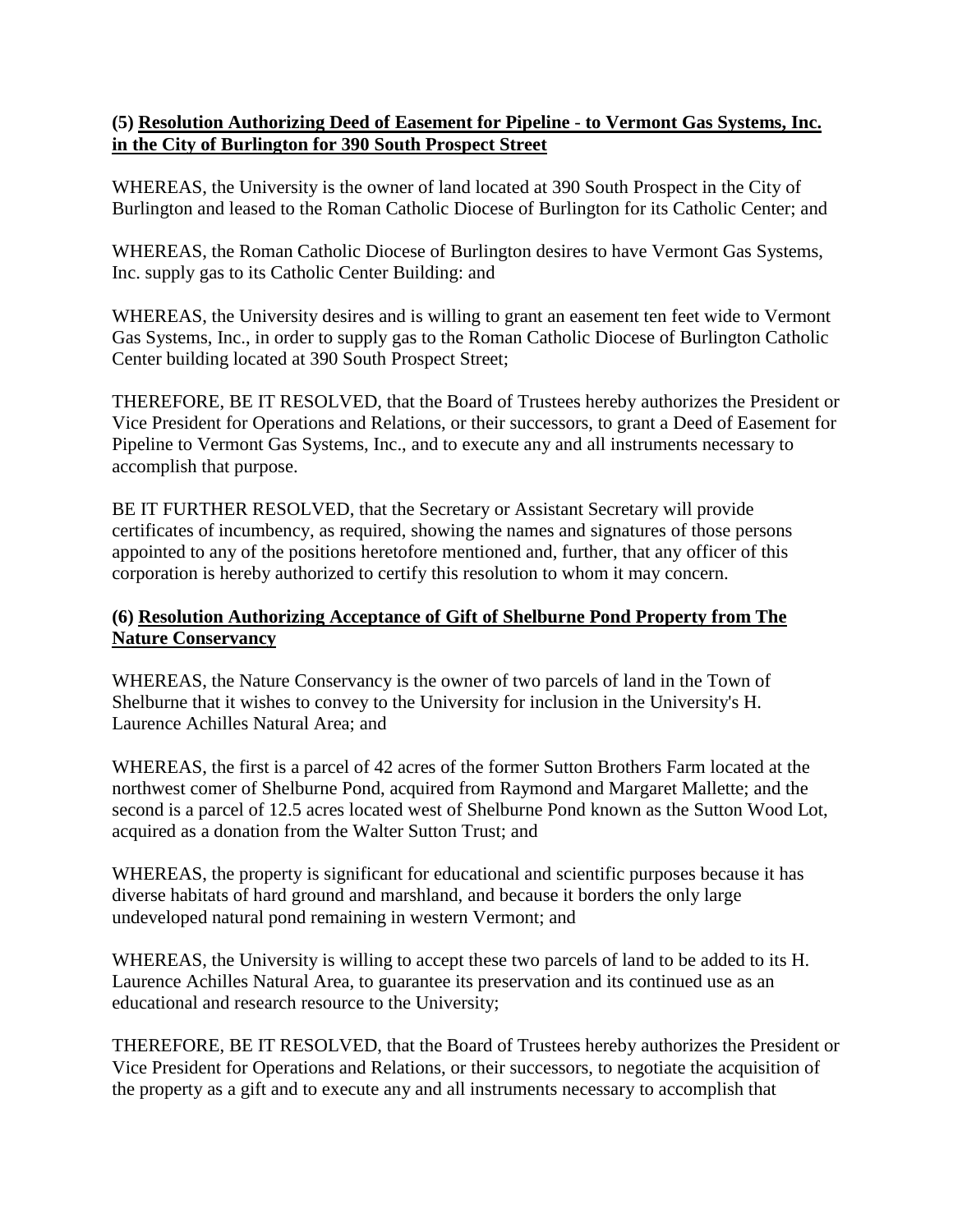<span id="page-5-0"></span>purpose. The terms of the deed shall include the right of first refusal in favor of The Nature conservancy in the event the University should wish to convey any of these lands in the future.

BE IT FURTHER RESOLVED, that the Secretary or Assistant Secretary will provide certificates of incumbency, as required, showing the names and signatures of those persons appointed to any of the positions heretofore mentioned and, further, that any officer of this corporation is hereby authorized to certify this resolution to whom it may concern.

# **ACADEMIC AND STUDENT PROGRAMS COMMITTEE**

# **(7) Termination of Master of Arts in Political Science**

RESOLVED, that the Board of Trustees approves the termination of the Master of Arts in Political Science.

# **(8) Approval of Certificate in Health Care Management**

RESOLVED, that the Board of Trustees approves the creation of a Certificate in Health Care Management.

# **(9) Approval of Middle Level Education Program**

RESOLVED, that the Board of Trustees approves the creation of a Middle Level Education Program.

# **(10) Authorization for President to Award October Degrees**

RESOLVED, that the Board of Trustees approves the awarding of degrees to those students who have completed degree requirements and who have been recommended by their respective deans and approved by the UVM Faculty Senate at their October 4, 2000 meeting.

# **FINANCE AND BUDGET COMMITTEE**

# **(11) Summer Session and Distance Learning Tuition Rates**

RESOLVED, that the Board of Trustees hereby approves increases in tuition for the Summer Session and for academic year off-campus courses from \$265 to \$281 per credit hour for in-state students and from \$583 to \$618 per credit hour for out-of-state students, and the distance learning tuition rate at the in-state summer rate for all non-degree and graduate students regardless of residency status. The increases are to become effective with the 2001 summer session.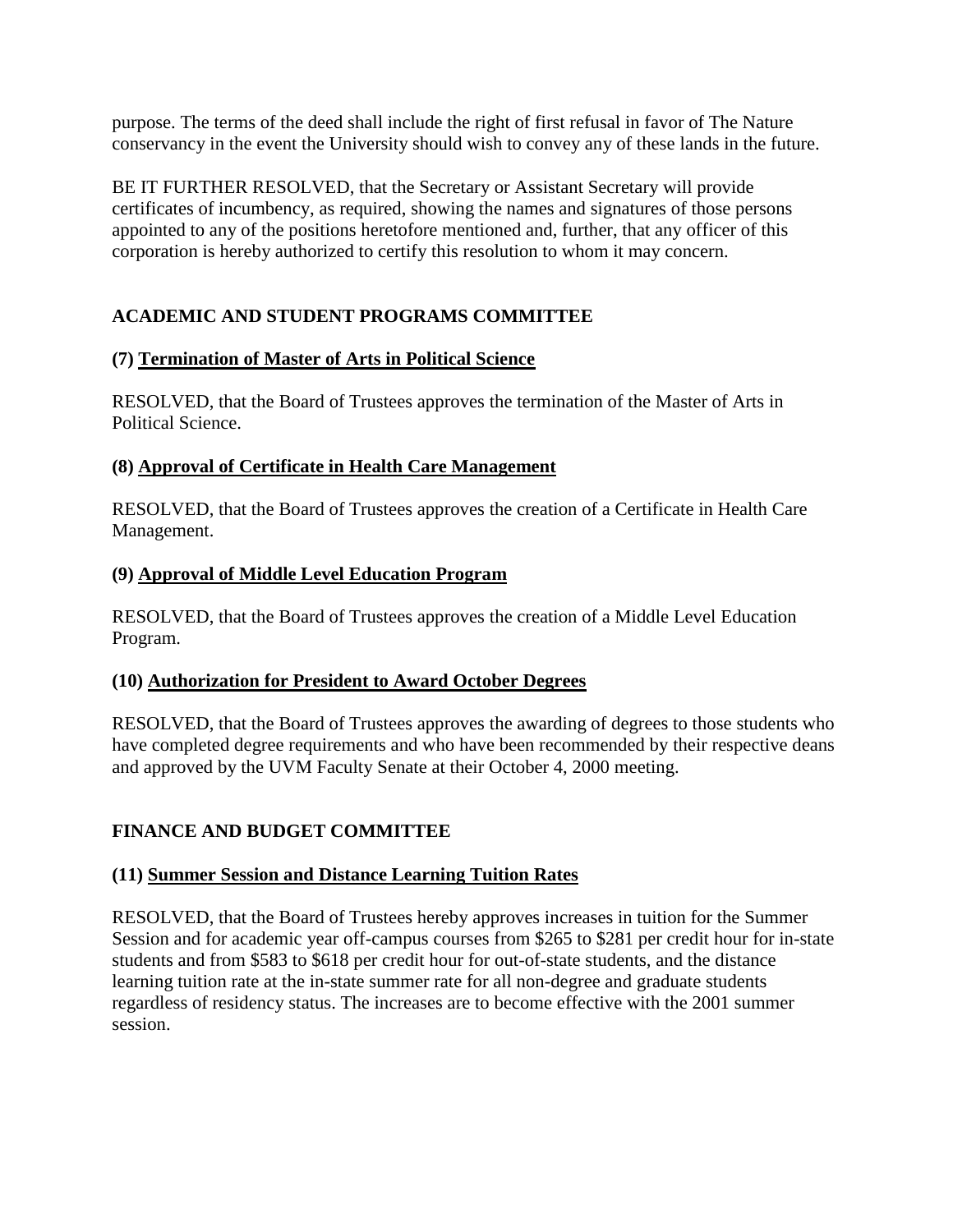## <span id="page-6-0"></span>**(12) FY 2002 State Appropriation Request** - **General University**

RESOLVED, that the President be and hereby is authorized to request from the Governor and the Legislature of the State of Vermont an appropriation for general operations of The University of Vermont in the amount of \$35,367,541 for Fiscal Year 2002.

RESOLVED, that the President be and hereby is authorized to request from the Governor and the Legislature of the State of Vermont a one-time FY 01 Budget Adjustment Appropriation for strategic investment initiatives to fund research and services and to begin the enhancement of the technological infrastructure for teaching and research. This one-time strategic investment initiatives list will be updated annually, as necessary.

## **(13) FY 2002 State Appropriation Request** - **Morgan Horse Farm**

RESOLVED, that the President be and hereby is authorized to request an appropriation for general operations of the Morgan Horse Farm of \$37,018 for Fiscal Year 2002.

## **(14) Resolution Approving Acceptance of Gifts and Grants**

RESOLVED, that the Board of Trustees hereby accepts gifts in the amount of \$8,482,436.62 for the period July 1, 2000 through September 30, 2000 and grants and contracts in the amount of \$17,712,989 for the period July 1, 2000 through August 31, 2000.

## **(15) Notice of Federal Interest in Vermont Cancer Center in the Health Sciences Research Facility**

WHEREAS, on August 17, 2000, The University of Vermont and State Agricultural College was awarded a construction grant, No. 1 C76 HF 00076-01, by the Health Resources and Services Administration of the United States of Department of Health and Human Services; and

WHEREAS, the grant will support the construction of a portion of the third floor of the Health Sciences Research Facility, which will house the Vermont Cancer Center; and

WHEREAS, the University must execute and record, in the City of Burlington Land Records Office, a Notice of Federal Interest that conforms to the grant's requirements; and

WHEREAS, the conditions of the federal grant require the Board of Trustees to specifically authorize the execution and recording of the Notice;

NOW THEREFORE BE IT RESOLVED, that this corporation and its officers are hereby authorized to accept construction grant no. 1 C 76 HF 00076-01 from the United States Department of Health and Human Services, Health Resources and Services Administration, subject to all conditions stated in the Notice of Grant Award.

BE IT FURTHER RESOLVED, that the currently authorized representative of the grantee is Regina H. White, Director, Office of Sponsored Programs, or her successor or designee.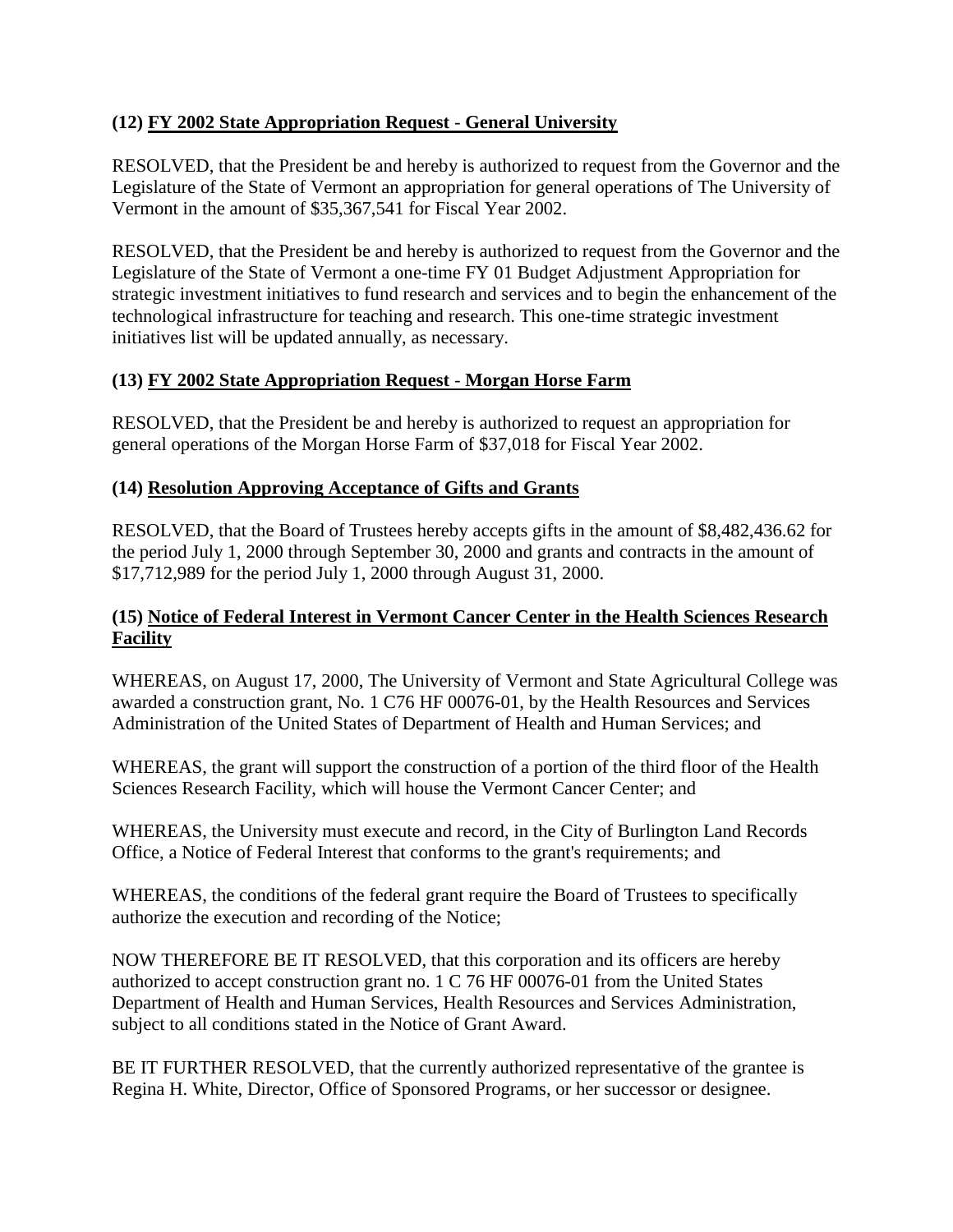<span id="page-7-0"></span>BE IT FURTHER RESOLVED, that the Board hereby authorizes the execution and recording, in the City of Burlington Land Records, of a Notice of Federal Interest.

BE IT FURTHER RESOLVED, that the President, Provost, or Director of Sponsored Programs, or their successors or designees, are hereby authorized and directed to take all other actions, and execute all other documents, that may be necessary to receive the grant.

BE IT FURTHER RESOLVED, that the Secretary or Assistant Secretary will provide certificates of incumbency, as required, showing the names and signatures of those persons appointed to any of the positions heretofore mentioned, and further, that any officer of this corporation is hereby authorized to certify this resolution to whom it may concern.

# **SUB-COMMITTEE ON HEALTH EDUCATION**

## **(16) Resolution Authorizing Executive Committee Action**

WHEREAS, the University is entitled to appoint persons to the Fletcher Allen Health Care ("FAHC") Board of Trustees; and

WHEREAS, the University appoints such persons by means of a nominations process earlier approved by the University Board; and

WHEREAS, this nominations process includes selection of a trustee from one or more nominations transmitted to the University Board by a Nominating Committee; and

WHEREAS, the term of one such FAHC trustee expires on December 31, 2000, between regular meetings of the University Board;

NOW, THEREFORE, BE IT RESOLVED, that the University Board expressly authorizes its Executive Committee to act on the recommendations of the Nominating Committee to fill the FAHC Board vacancy created by expiration of the term just described.

## **COMMITTEE OF THE WHOLE**

#### **(17) Resolution on the Strategic Action Plan**

WHEREAS, following extensive consultation with the University community, including this Board, the administration has presented a Strategic Action Plan to the Board; and

WHEREAS, the document contains plans and proposed actions designed to position the University strategically for the future;

NOW, THEREFORE BE IT RESOLVED, that the Board accepts and adopts the Strategic Action Plan, dated October 2000; and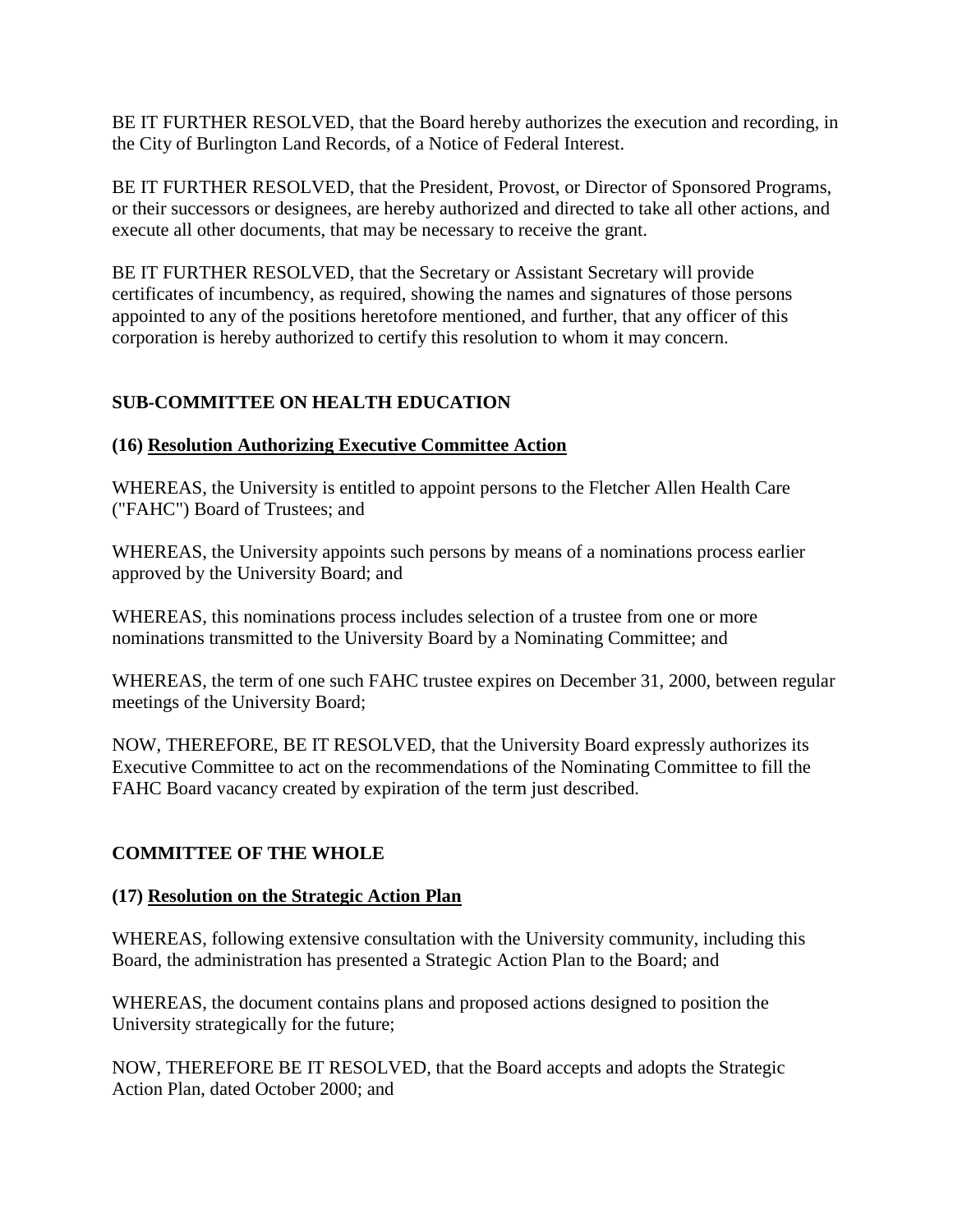<span id="page-8-0"></span>BE IT FURTHER RESOLVED, that the Board requests the President, or her designee(s), to report to the Board periodically on progress toward goals the Strategic Action Plan establishes; and

BE IT FINALLY RESOLVED, that the University, following consultation with the UVM community, and through this Board, will assess progress and make appropriate modifications in light of experience gained.

## **AUDIT COMMITTEE**

## **(18) Acceptance of Fiscal Year 2000 Annual Audit**

WHEREAS, the books and accounts of the University of Vermont and State Agricultural College for the Fiscal Year ended June 30, 2000, have been audited by KPMG Peat Marwick, Certified Public Accountants, under the supervision of the Auditor of Accounts, State of Vermont, and the report of such audit published in detail in accordance with 16, V.S.A., Section 2281(a);

BE IT RESOLVED, that in accordance with authorization contained in the Bylaws, the Board hereby accepts such audit in lieu of the annual audit, and that the same be considered as the report of the Audit Committee.

## **EXECUTIVE COMMITTEE**

#### **(19) Resolution Regarding Joint Committee on Honorary Degrees**

WHEREAS, the Board of Trustees established the Joint Committee on Honorary Degrees ("the Committee") on December 4, 1976; and,

WHEREAS, in light of experience gained, the Board of Trustees wishes to amend its selection processes at this time;

THEREFORE, BE IT RESOLVED, that the Committee shall henceforth be comprised as follows:

- A member of the Board of Trustees, who will serve as Committee co-chair;
- The University Marshal, *ex officio*, who will serve as Committee co-chair;
- Two additional members of the Board of Trustees, one of whom will be a student trustee
- The University President, *ex officio*
- The President of the Student Government Association, *ex officio*
- The President of the Senior Class Council, *ex officio*
- The President of the Faculty Senate, *ex officio*
- One additional member of the faculty, to be designated by the Faculty Senate President
- An Alumni Relations representative, to be designated by the Vice President for Development and Alumni Relations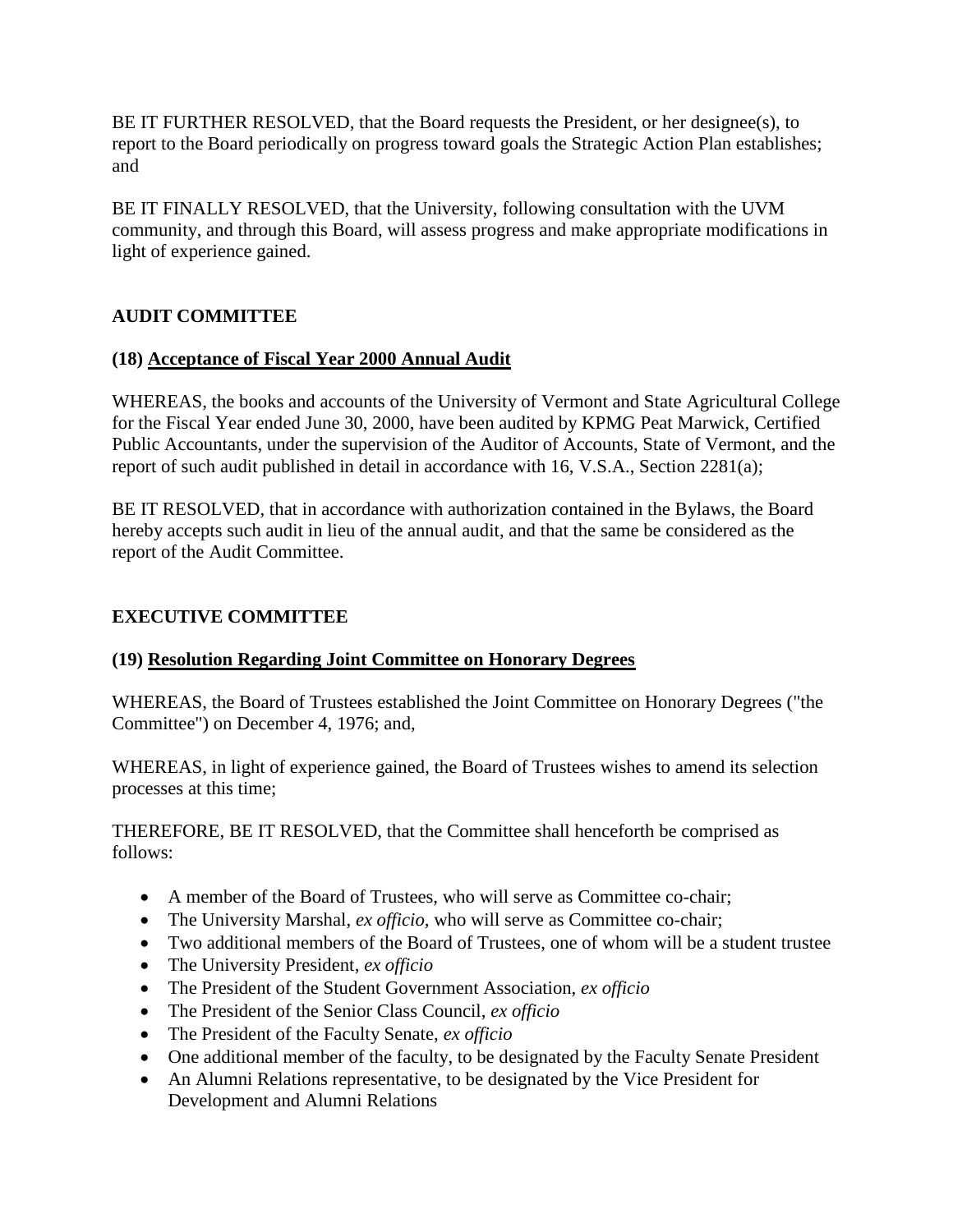<span id="page-9-0"></span>• One administrative officer or staff employee, to be designated by the University President;

BE IT ALSO RESOLVED, that the Committee annually shall recommend to the Board, no later than February each year, candidates for Honorary Degrees; and

BE IT FINALLY RESOLVED, that the Committee shall periodically review criteria for selection of Honorary Degree recipients and recommend to the Board of Trustees any changes to those criteria as the Committee may deem necessary or desirable.

## **FULL BOARD**

## **Resolution Authorizing Signature of City-UVM Agreement**

WHEREAS, the Board adopted a Statement of Principles for working with the City of Burlington ("the City") in May 1998; and

WHEREAS, those Principles recognize the interdependence of the University and the City, and thus state a commitment to address quality of life issues of interest to both the City and the University responsibly and collaboratively; and

WHEREAS, those Principles provide a framework for the University to fulfill its mission as an educational institution and good neighbor; and

WHEREAS, the Board has received periodic reports on the progress of negotiations regarding a City-University Agreement; and

WHEREAS, this Agreement is intended to establish joint City-University plans and goals to enhance the quality of life for members of our respective and/or shared communities;

NOW, THEREFORE, BE IT RESOLVED, that the Board authorizes the University President *ex officio,* or designee, to continue negotiations design to result in an Agreement with the City, on behalf of the University, as aforementioned; and

BE IT FURTHER RESOLVED, that this authority shall be exercised subject to the specifications of other applicable resolutions and powers of this Board, including its resolution of this date regarding student housing; and

BE IT FINALLY RESOLVED, that the final form of the Agreement shall be presented to the Executive Committee of the Board for approval, and the Agreement shall be effective no earlier than the date of such approval.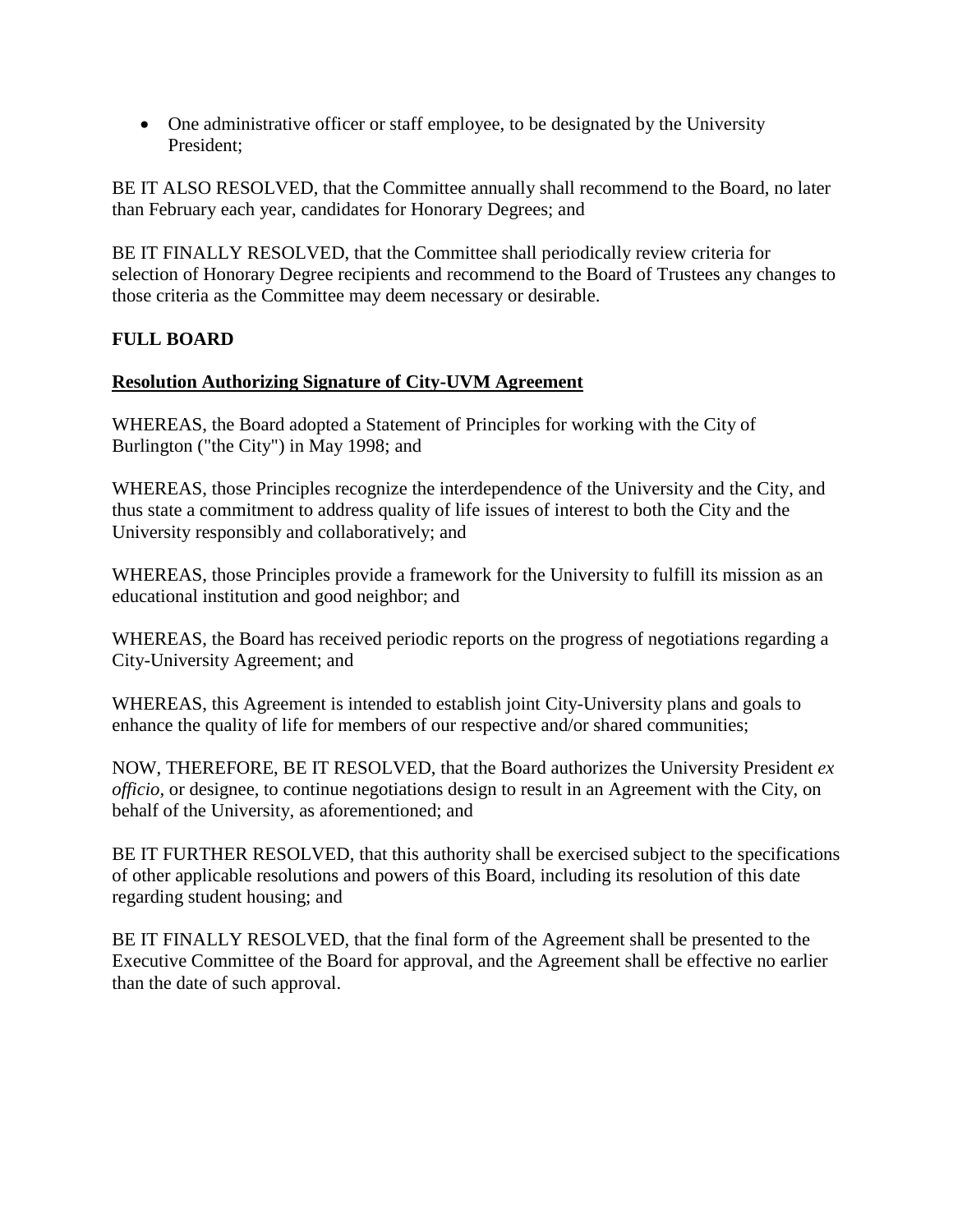## **CONSENT AGENDA**

#### **August 19, 2000**

#### <span id="page-10-0"></span>**INVESTMENT COMMITTEE**

#### **(1) Divestment of Tobacco**

WHEREAS, the Committee on Socially Responsible Investing, a subcommittee of the Investment Committee of the Board of Trustees, has explored the costs and benefits of divesting from tobacco, including consultation with the University's investment advisors, Cambridge Associates, Inc. on this matter, and has determined that the interests of the University are best served by divestment,

BE IT RESOLVED, that the University of Vermont's Investment Committee of the Board divest of tobacco by adopting a tobacco-free mandate for its endowment wherever possible, and

BE IT FURTHER RESOLVED, that the tobacco companies will be defined as those receiving at least 25% of their revenues from the manufacture of tobacco as defined by the IRRC tobacco report, and

BE IT FURTHER RESOLVED, that the University of Vermont will begin the tobacco free mandate by moving its S&P 500 index fund to a tobacco-free S&P 500 index fund and will instruct Iridian to move to a tobacco-free mandate.

## **FACILITIES AND TECHNOLOGIES COMMITTEE**

#### **(2) Living/Learning Dining and Classroom Improvements**

WHEREAS, a need exists to modernize and upgrade both classroom and dining facilities at the Living and Learning Center; and

WHEREAS, the department of Residential Life has worked with Sodexho-Marriott, its business partner in the provision of campus food service, to develop a promising plan to convert the existing dining room on the third level of the Commons building into a modem classroom/ academic space, and to create a new dining concept in the existing classroom spaces on the ground level; and

WHEREAS, Sodexho-Marriott has agreed to invest \$2,000,000, and Residential Life has allocated \$750,000 from its Modernization Reserve to fund these improvements;

THEREFORE, BE IT RESOLVED, that the President, Provost, Vice President for University Relations and Operations, or their designees, be authorized to execute any and all documents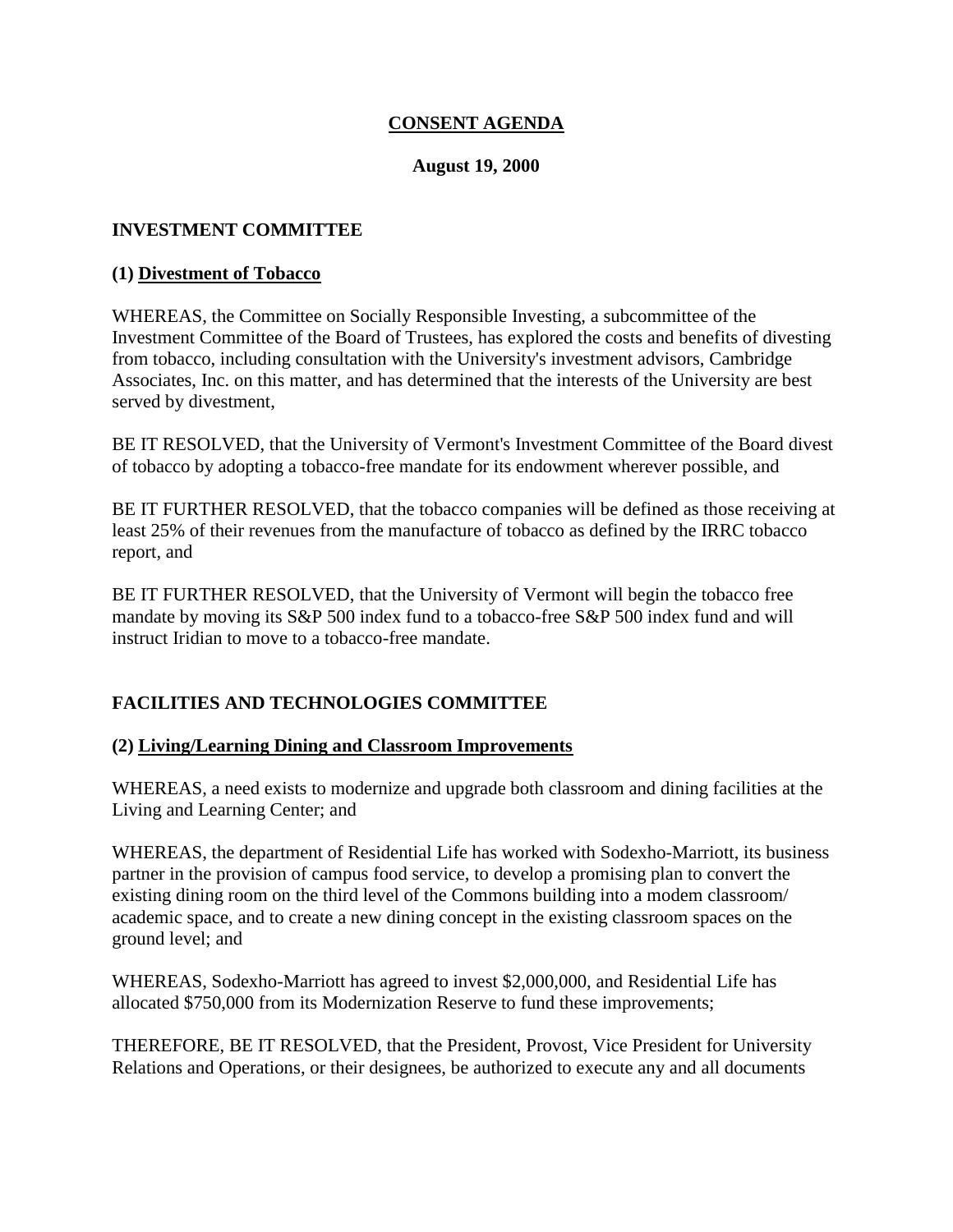<span id="page-11-0"></span>necessary to spend up to \$2,750,000, to undertake renovations to the Commons Building of the Living and Learning Center; and,

BE IT FURTHER RESOLVED, that prior to finalizing project plans for these renovations, the administration will continue to consult with student, faculty and staff governance groups and carefully consider their input; and incorporate such input as feasible; and,

BE IT FURTHER RESOLVED, that the Secretary or Assistant Secretary will provide certificates of incumbency, as required, showing the names and signatures of those persons appointed to any of the positions heretofore mentioned and, further, that any officer of this corporation is hereby authorized to certify this resolution to whom it may concern.

## **(3) Signature Delegation Resolution**

WHEREAS, the Vice President for University Relations and Operations wishes to delegate to the Associate Vice President for Administrative and Facilities Services limited corporate signatory authority; and,

WHEREAS, such delegation will benefit the corporation by placing formal approval of selected contractual arrangements with the executive officer best able to attest to their advisability;

THEREFORE, BE IT RESOLVED, that the Vice President for University Relations and Operations is hereby authorized, subject to such conditions as s/he may impose, to delegate to the Associate Vice President for Administrative and Facilities Services, corporate signatory authority for contracts with a value of \$1,000,000 or less; and,

BE IT FURTHER RESOLVED, that the Secretary or Assistant Secretary will provide certificates of incumbency, as required, showing the names and signatures of those persons appointed to any of the positions heretofore mentioned and, further, that any officer of this corporation is hereby authorized to certify this resolution to whom it may concern.

## **(4) Authorization for Education Center Agreement**

WHEREAS, at its February 2000 meeting, this Board authorized designated University officials to proceed with negotiations and arrangements with respect to a proposed Education Center, in accordance with expressed conditions; and

WHEREAS, those officials report that they have concluded negotiations in a manner consistent with those expressed conditions;

BE IT RESOLVED, that the Provost and/or Vice President for University Relations and Operations, or their successors, are hereby authorized to execute agreements, documents and other instruments necessary and desirable to facilitate the construction, management and operation of the Education Center; and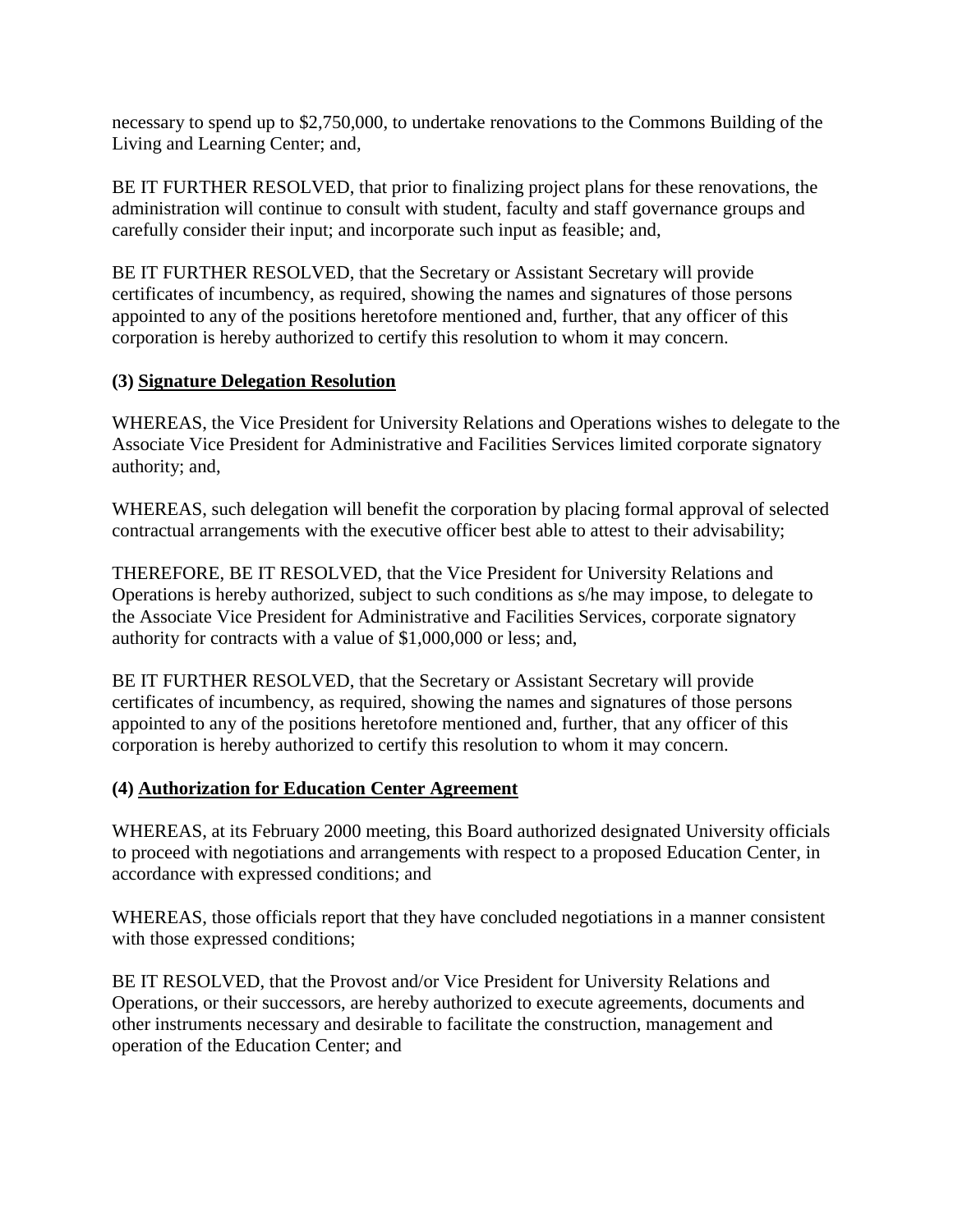<span id="page-12-0"></span>That the Provost and/or Vice President for University Relations and Operations, or their successors, are specifically authorized to convey, to Fletcher Allen Health Care ("FAHC"), a parcel of University land upon which the Education Center will be constructed (including areas where the southernmost portion of the FAHC Ambulatory Care Facility encroaches over the existing property line), and such other easements and real property interests necessary or desirable to achieve construction and contemplated uses of the Education Center, subject to the conditions referenced above, and further subject to the successful completion of the Education Center; and

That the Provost and/or Vice President for University Relations and Operations, or their successors, are also specifically authorized to convey to FAHC a parcel of University land to be used in connection with the Fletcher Allen Health Care Emergency Room, such land to be used for an Emergency Room surface parking lot and to facilitate relocation of an existing roadway, Hospital Drive; and a right-of-way to FAHC over the new Main Street access road to FAHC further to facilitate access to the new FAHC facilities;

That University expenditures will not exceed a total of \$9.5 million (\$7.5 million from existing bond proceeds and \$2 million from other sources) on this project; and

BE IT FURTHER RESOLVED, that the Secretary or Assistant Secretary will provide certificates of incumbency, as required, showing the names and signatures of those persons appointed to either of the positions mentioned above, and further, that any officer of this corporation is hereby authorized to certify this resolution to whom it may concern; and

BE IT FINALLY RESOLVED, that the Provost and/or Vice President for University Relations and Operations, or their successors, or designees, shall periodically report to, and consult with, the Board regarding the progress of the transactions described in this resolution and the status of the Education Center project generally.

# **STUDENT PROGRAMS COMMITTEE**

## **(5) Staff Actions**

RESOLVED, that the Board of Trustees approves leaves of absences as noted in the April - June 2000 Staff Action list.

#### **(6) Resolution Regarding Leaves of Absence**

RESOLVED, that the Board of Trustees delegates authority to the Provost to approve leaves of absences on behalf of the Board of Trustees and in accordance with the Officer's Handbook.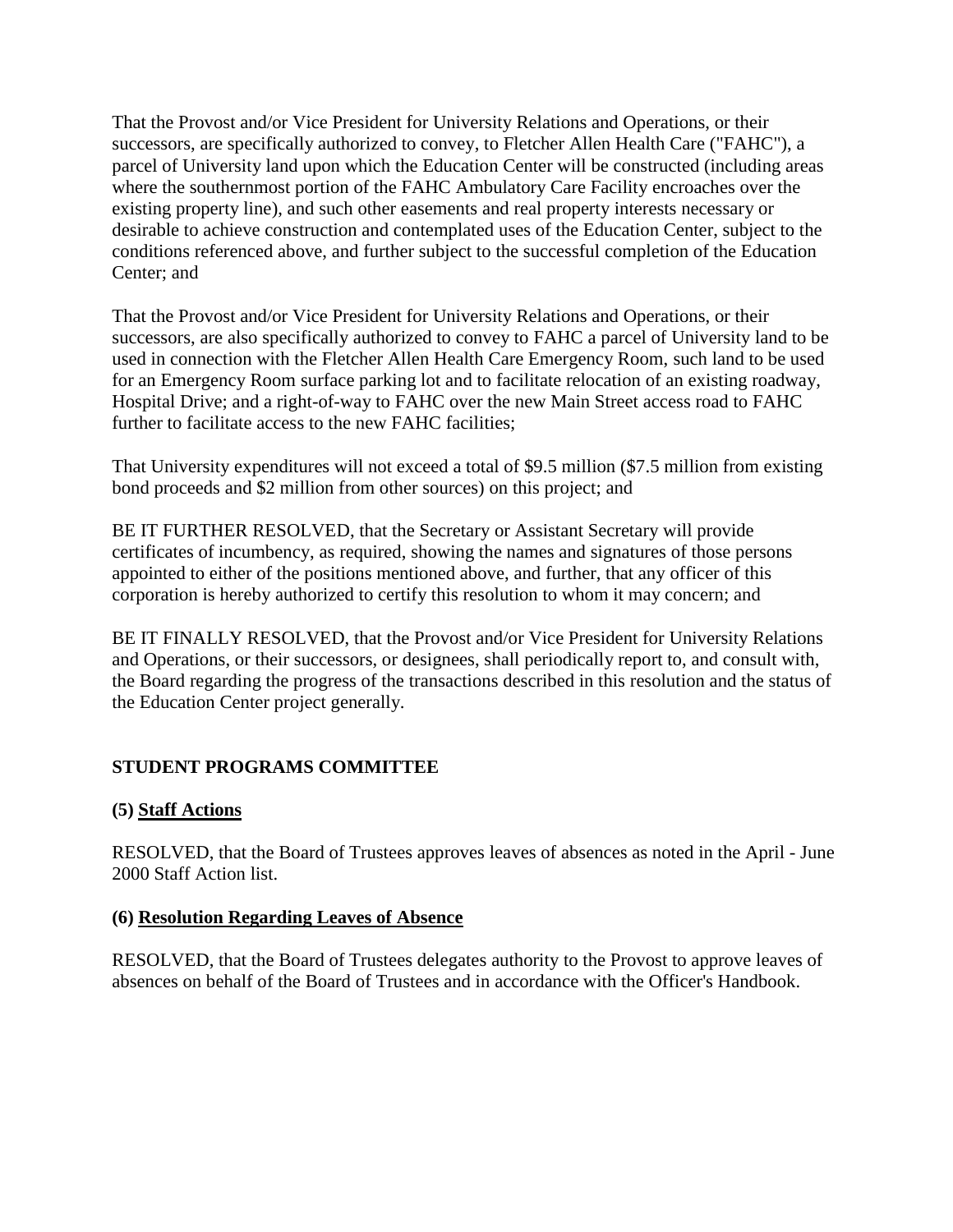## <span id="page-13-0"></span>**(7) Hazing Policy**

WHEREAS, Vermont law requires that the Board of Trustees adopt a hazing policy consistent with statutory requirement; and

WHEREAS, the University administration has developed a hazing policy and associated procedures designed to conform with such requirements;

THEREFORE, BE IT RESOLVED, that the Board of Trustees approves the Hazing Policy presented to the Academic and Student Programs Committee on Friday, August 18, 2000.

## **(8) Appointment of John VanSicklen Maeck Chair**

RESOLVED, that the Board of Trustees approves the appointment of Dr. Philip B. Mead as the John VanSicklen Maeck Chair in the Department of Obstetrics and Gynecology.

# **FINANCE AND BUDGET COMMITTEE**

## **(9) Resolution approving acceptance of Gifts and Grants**

RESOLVED, that the Board of Trustees hereby accepts gifts in the amount of \$3,154,183.35 for the period April 1, 2000 through June 30, 2000, and grants and contracts in the amount of \$26,097,242 for the period March 1, 2000 through June 30, 2000.

## **(10) Resolution approving disposition of the Dr. Joseph E. Lumbard Loan Fund**

WHEREAS, the Dr. Joseph E. Lumbard Loan Fund was established in 1946 to assist students in the College of Medicine; and

WHEREAS, the fund's original governing documents authorize and empower the Trustees to use the funds "in some other manner for the benefit of students of the said College of Medicine" if the Trustees deem some other use "desirable," or if at any time the Trustees determine that "the need for the fund shall cease or it shall appear desirable to render assistance to needy and deserving students of the said College of Medicine in some other way"; and

WHEREAS, the fund has not been used in many years, no future repayments are anticipated, and the fund's current cash value is too small to support future loans;

THEREFORE BE IT RESOLVED, that the Board hereby approves the permanent closing of the Dr. Joseph E. Lumbard Loan Fund and the transfer of that fund's cash balance to the Peter Shammon Scholarship Fund, which supports need-based financial assistance to students in the College of Medicine.

BE IT FURTHER RESOLVED, that the combined funds in the Peter Shammon Scholarship Fund shall be invested as part of the University's consolidated endowment.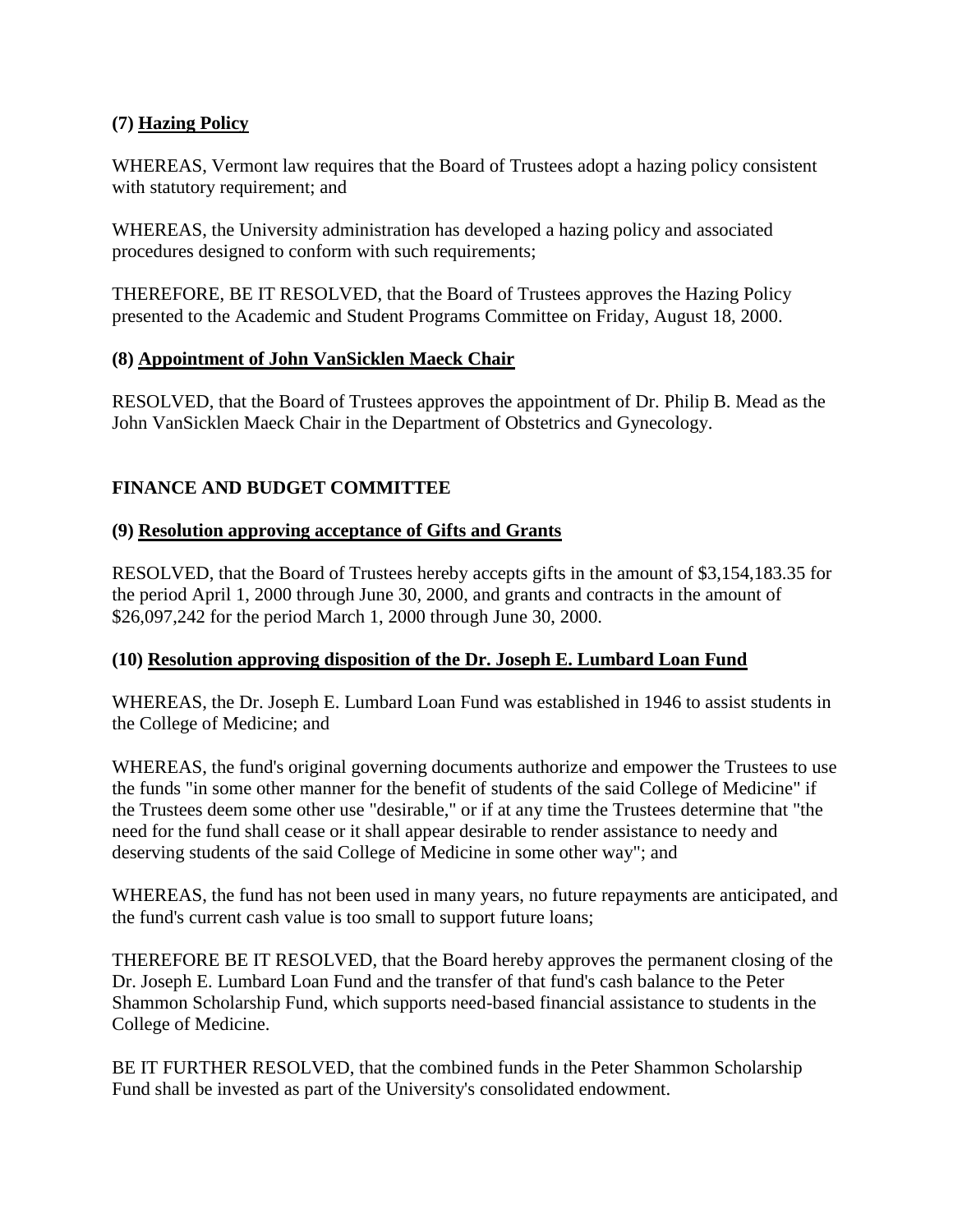#### **FULL BOARD**

#### **Appreciation Resolution for Dean Batt**

WHEREAS, Dean Batt is retiring from the University of Vermont after five years of service as Vice President for Student Affairs; and

WHEREAS, Dean has earned the trust, confidence, and respect of the Board of Trustees and University community, especially its students, with whom he worked selflessly, creatively, professionally and with good humor;

THEREFORE, BE IT RESOLVED, that the Board of Trustees of the University of Vermont and State Agricultural College expresses its appreciation, affection, and heartfelt best wishes to Dean Batt on the occasion of his retirement.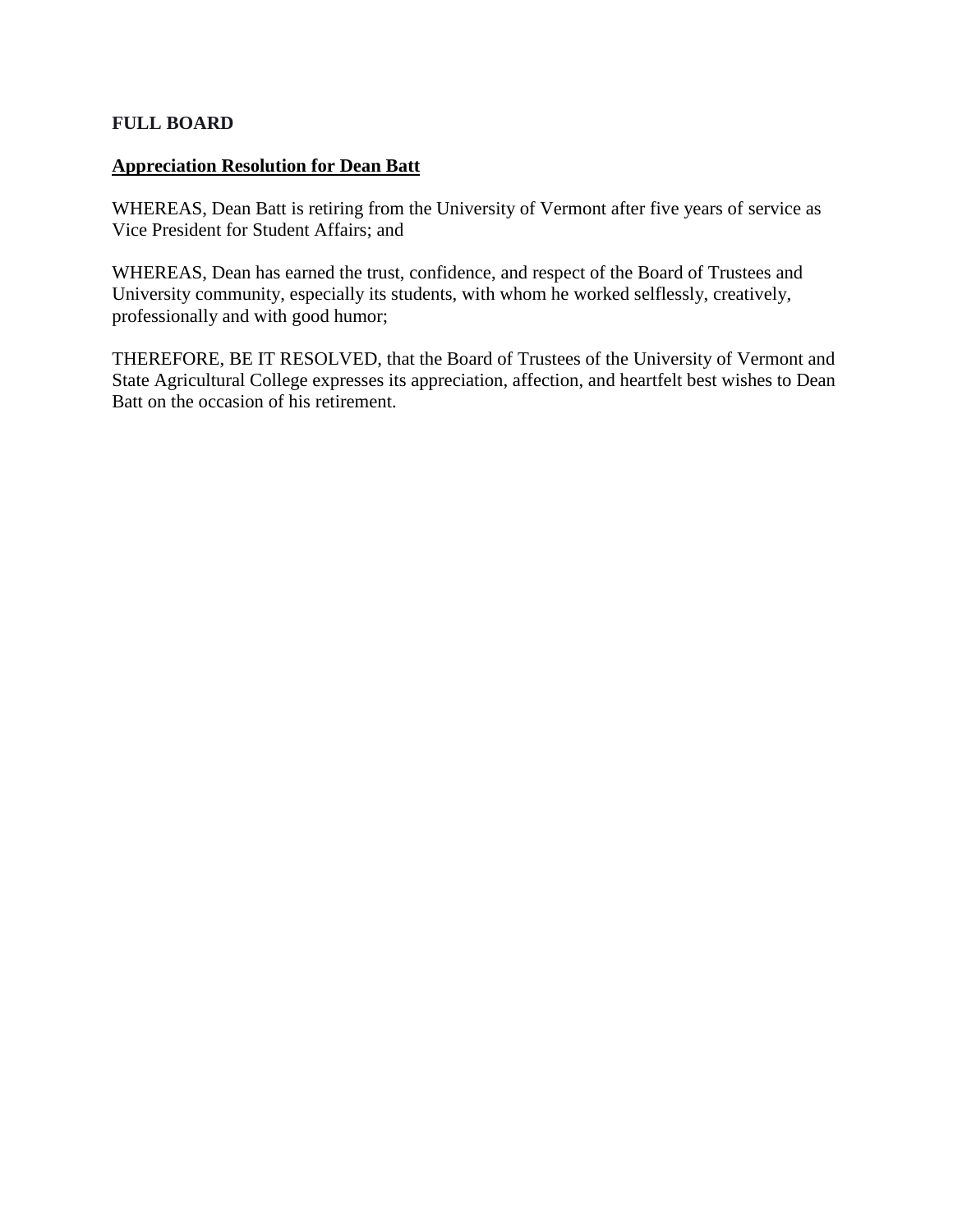## <span id="page-15-0"></span>**University of Vermont and State Agricultural College August 18, 2000**

#### **Presidential Compensation Resolution**

WHEREAS, the Committee of the Whole received, approved and recommended the Subcommittee on Presidential Evaluation report appraising the performance of the President for FY 2000, recommending adjustments to the President's compensation for FY 2001, and setting goals for the President for FY 2001; and

WHEREAS, the Committee of the Whole has also received a report from the subcommittee that the President's salary as so adjusted is appropriate in light of compensation data relative to other university presidents;

BE IT RESOLVED, that the Board authorizes and approves an award to the President for FY 2001, retroactive to July 1, 2000, of 3% of her FY 00 base salary; and

BE IT RESOLVED, that the Board authorizes and approves that a portion of that award to the President be allocated to her 403(b) retirement savings plan.

#### **Resolution Authorizing Waiver of Report**

WHEREAS, the Board has adopted a protocol establishing a subcommittee of the Executive Committee to review presidential performance and compensation annually; and

WHEREAS, under the protocol, the subcommittee makes report and recommendations to the Executive Committee, which in turn submits report and recommendations to the Board for Board action; and

WHEREAS, the subcommittee has met periodically and developed a report and recommendations, and the Board wishes to take associated action at its August 2000 meeting; and

WHEREAS, referral of the matter to the Executive Committee will delay such action to the October Board meeting or require a special meeting of the Board;

RESOLVED, that the Board will accept direct receipt of the subcommittee report and recommendations and, in this instance, waive its procedural rule requiring prior transmission of them to the Executive Committee before Board consideration and action.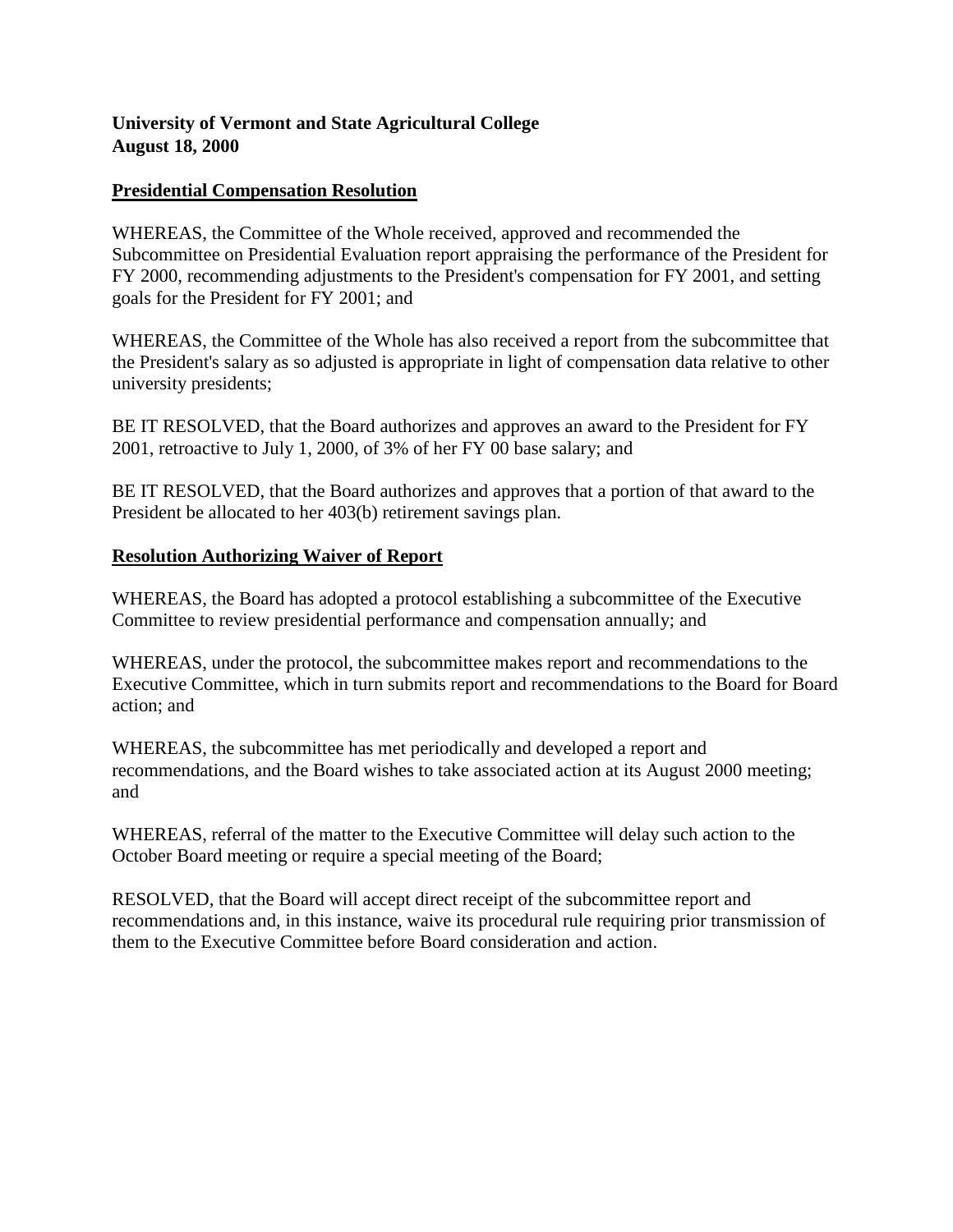## **CONSENT AGENDA**

## **May 13, 2000**

## <span id="page-16-0"></span>**FACILITIES AND TECHNOLOGIES COMMITTEE**

#### **(1) Williams Science Exterior Rehabilitation Resolution**

WHEREAS, Williams Science Hall, erected in 1896, is a prominent and historically significant building on University Row; and

WHEREAS, the exterior of the Williams Science Hall is in need of rehabilitation; and

WHEREAS, funds have been identified within the Plant Improvements budget to cover debt service to amortize such rehabilitation over its useful life; and

WHEREAS, capital proceeds are available from the 1998 General Obligation Bond Issue which can be allocated to this work;

THEREFORE, be it resolved, that the Board of Trustees hereby authorizes the President, Provost, or Vice President for University Relations and Operations, or their designees, to execute any and all documents necessary to spend up to \$1,100,000 from the 1998 Bond Issue proceeds to undertake an exterior rehabilitation of Williams Science Hall; and,

BE IT FURTHER RESOLVED, that the Secretary or Assistant Secretary will provide certificates of incumbency, as required, showing the names and signatures of those persons appointed to any of the positions heretofore mentioned and, further, that any officer of this corporation is hereby authorized to certify this resolution to whom it may concern.

#### **(2) Resolution Naming Building at 109 South Prospect Street**

WHEREAS, the building at 109 South Prospect Street, constructed in 1895, is one of the University's historic buildings located on the University Green; and

WHEREAS, the Albert G. Peirce family constructed the house in 1895 and resided there until 1917; and

WHEREAS, the Frank Douglass Spaulding family acquired the house in 1918 and resided there until its sale to the University in 1958; and

WHEREAS, the University is grateful to the Peirce and Spaulding families for constructing and preserving the historic beauty of 109 South Prospect Street and is greatly appreciative to the Spaulding family for selling their family home, the last piece of privately held property fronting the University Green, to the University;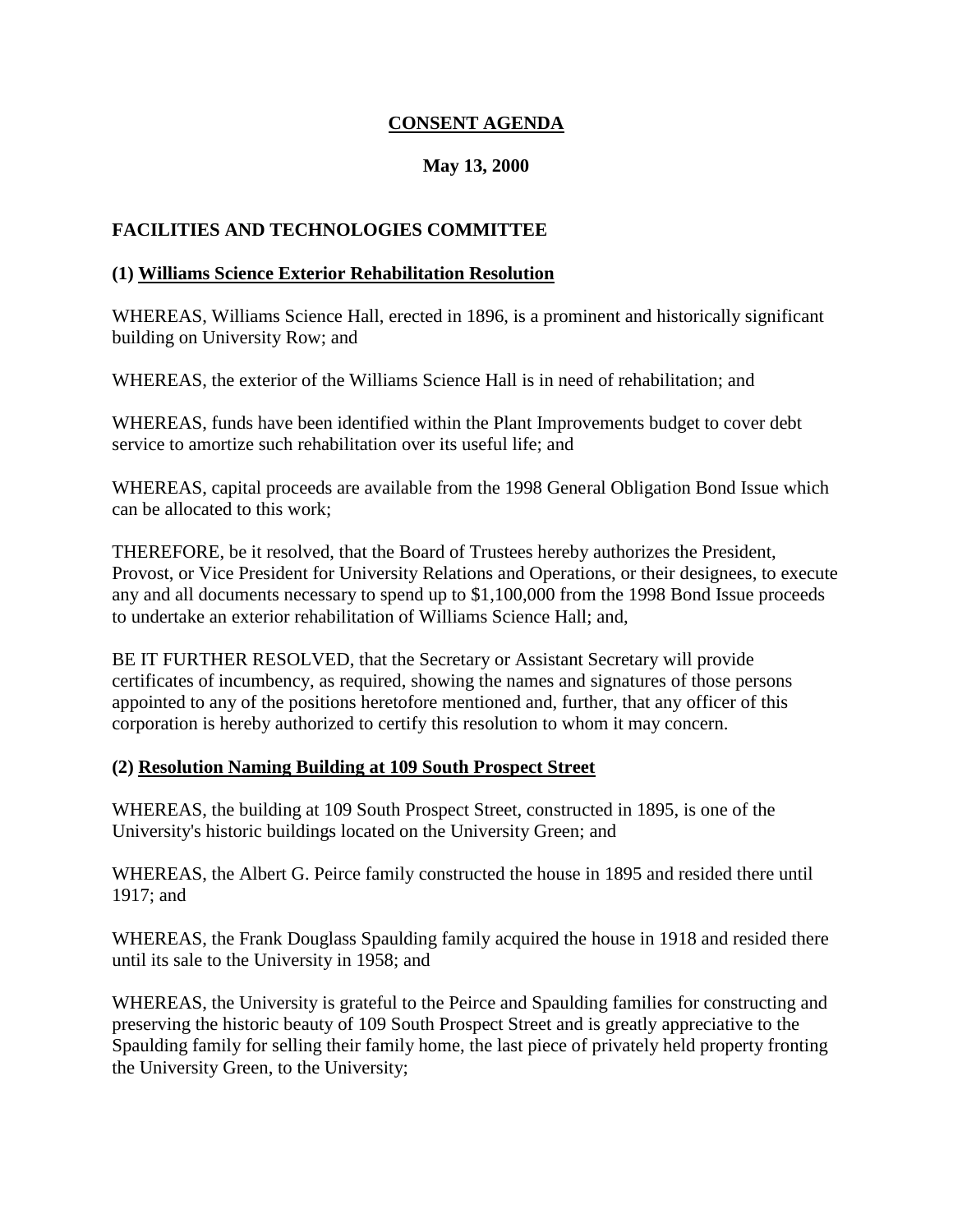<span id="page-17-0"></span>THEREFORE, BE IT RESOLVED, that the former residence at 109 South Prospect Street will hereafter be known as the Peirce-Spaulding House, in honor of those families; and

BE IT FURTHER RESOLVED, that the Secretary of the Board is directed to send a copy of this resolution to the Peirce and Spaulding family members known to the University.

# **(3) Resolution Naming Building at 16 Colchester Avenue**

WHEREAS, 16 Colchester Avenue, constructed circa 1903, is one of the University's historic buildings located adjacent to the University Green; and

WHEREAS, the building was constructed by Henry Marcus Lord, a carpenter and a janitor at the Billings Library from 1893 to 1910; and

WHEREAS, the building first served as a boarding house and later as the home-base for one of Vermont's earliest professional nursing associations; and

WHEREAS, the property was acquired by the University in 1977 for use as office space;

THEREFORE, BE IT RESOLVED, that 16 Colchester Avenue will hereafter be known as the Henry Marcus Lord House, in honor of Henry Marcus Lord and his family.

BE IT FURTHER RESOLVED, that the Secretary of the Board is directed to send a copy of this resolution to any descendants of Henry M. Lord, known to the University.

# **ACADEMIC AND STUDENT PROGRAMS COMMITTEE**

# **(4) Termination of Bachelor of Science Degree in Dairy Foods**

RESOLVED, that the Board of Trustees approves the termination of the Bachelors of Science degree in Dairy Foods.

# **(5) Staff Actions**

RESOLVED, that the Board of Trustees approves leaves of absences as noted in the March 30, 2000 Staff Actions list.

# **(6) Authorization of President to award May Degrees**

RESOLVED, that the Board of Trustees approves the awarding of degrees to those students who have completed degree requirements and who will have been recommended by their respective deans and approved by the UVM Faculty Senate at their May 18, 2000 meeting.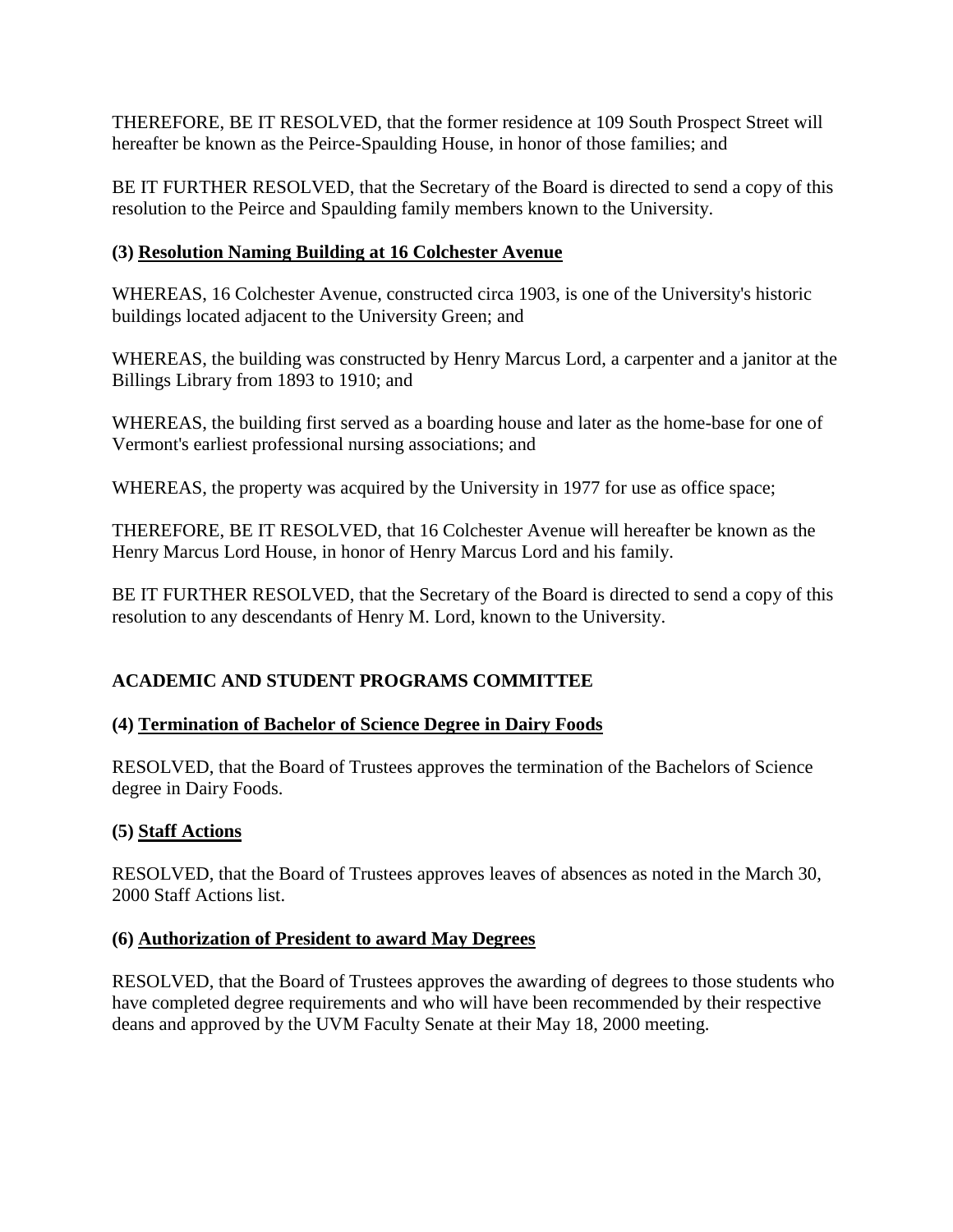## <span id="page-18-0"></span>**(7) Approval of Robert F. and Genevieve B. Patrick Chair in Watershed Science and Planning**

RESOLVED, that the Board of Trustees approves the establishment of the Robert F. and Genevieve B. Patrick Chair in Watershed Science and Planning in the School of Natural Resources, to be supported by the Robert F. and Genevieve Patrick Endowed Chair Fund, an endowed fund whose principal shall be invested as part of the University's consolidated endowment

# **FINANCE AND BUDGET COMMITTEE**

# **(8) Fiscal Year 2001 Budget Premises: General University**

RESOLVED, that the Board of Trustees hereby approves the budget premises for Fiscal Year 2001 which lead to a General Fund operating budget for the University of \$157,250,000, and authorizes the President to proceed with detailed budget preparation in accordance with these premises.

# **(9) Tuition and Overseas Program Charges for Fiscal Year 2001**

RESOLVED, that the Board of Trustees hereby approves increases in the following tuition rates effective with the 2000-2001 academic year:

- a. In-state tuition from \$7,464 to \$7,692 per year, or \$321 per credit hour.
- b. Out-of-state tuition from \$18,672 to \$19,236 per year, or \$802 per credit hour.
- c. Medical student in-state tuition from \$19,060 to \$19,920 per year for first-year students; from \$19,060 to \$19,540 for second-year students; from \$18,600 to \$19,060 for third-year students; and from \$17,540 to \$17,980 for fourth-year students. Medical student out-of-area tuition from \$33,360 to \$34,860 per year for first-year students; from \$33,360 to \$34,200 for second-year students; from \$32,560 to \$33,380 for third-year students; and from \$30,720 to \$31,480 for fourth-year students.

BE IT FURTHER RESOLVED, that the Board of Trustees approves for Fiscal Year 2001 the student charge for the Buckham Overseas Program of \$17,231 (includes tuition, fees, room, board, and travel).

# **(10) Room and Meal Plan Rates. Fiscal Year 2001**

RESOLVED, that the Board of Trustees hereby approves room and meal plan rates for Fiscal Year 2001 as follows:

|             | per year |
|-------------|----------|
| Single room | \$4,388  |
| Double room | \$3,848  |
| Triple room | \$3,120  |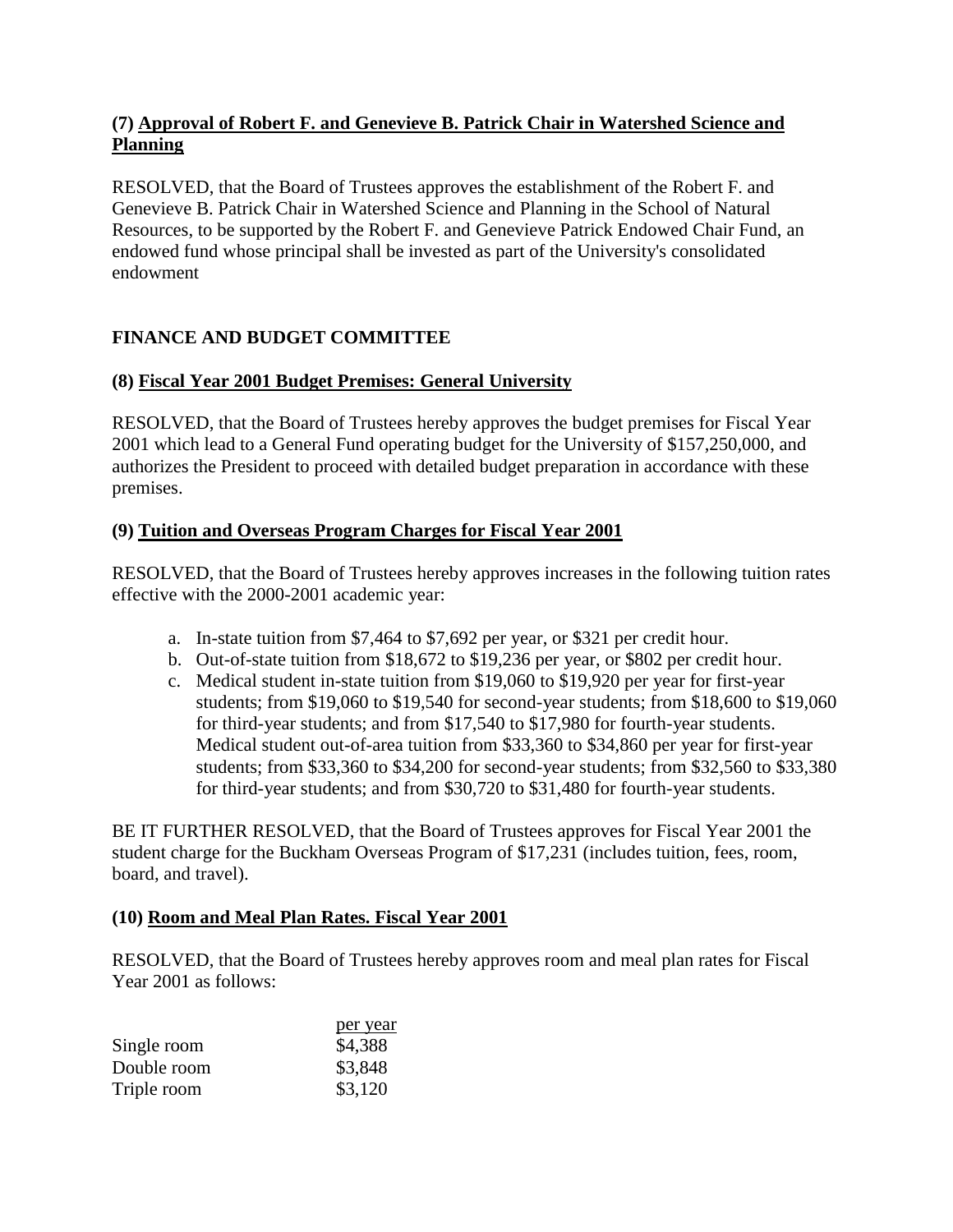<span id="page-19-0"></span>

| Light meal plan only | \$1,550 |
|----------------------|---------|
| Average meal plan    | \$1,958 |
| Full meal plan       | \$2,190 |

#### **(11) Fees for Fiscal Year 2001**

RESOLVED, that the Board of Trustees approves increases in the following fees effective with the 2000-2001 academic year:

- a. Comprehensive Student Fee from \$472 to \$486 per year;
- b. Student Government Association Fee from \$88 to \$90 per year;
- c. Medical Student Activity Fee from \$30 to \$50 per year.

## **(12) Fiscal Year 2001 Operating Budget: Morgan Horse Farm**

RESOLVED, that the Board of Trustees approves the recommended operating budget for the Morgan Horse Farm for Fiscal Year 2001 in the amount of \$370,184.

#### **(13) Acceptance of Gifts and Grants**

RESOLVED, that the Board of Trustees hereby accepts gifts in the amount of \$3,011,232.12 for the period January 1, 2000 through March 31, 2000 and grants and contracts in the amount of \$15,327,626 for the period December 1, 1999 through February 29, 2000.

## **(14) Helen E. Farrington Nursing Scholarship Fund**

WHEREAS, the late Helen E. Farrington left to the University, by will, a generous gift; and

WHEREAS, the bequest specifies that the proceeds shall be used "for nursing scholarships at the discretion of the Board of Trustees after discussion with the Department Head";

THEREFORE BE IT RESOLVED, that the Board hereby approves the establishment of the Helen E. Farrington Nursing Scholarship Fund, which shall be held as a quasi-endowment whose principal will be invested as part of the University's consolidated endowment.

BE IT FURTHER RESOLVED, that the size, number, and identity of the recipients of the annual scholarships shall be determined by the Director of Financial aid, or her/his designee, in consultation with the Dean of Nursing, or her/his designee.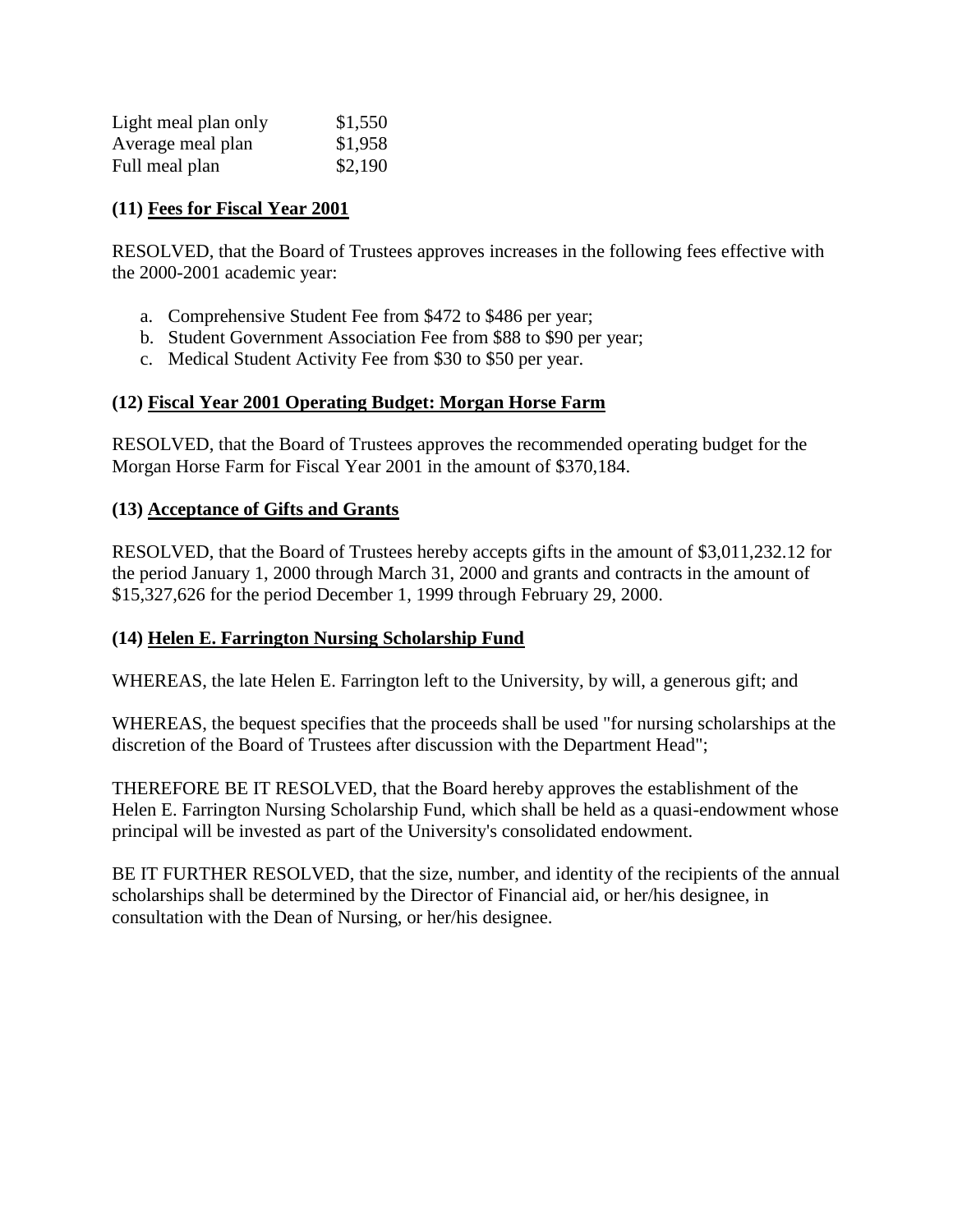#### **The Helen E. Farrington Nursing Scholarship Fund**

This fund was established by a bequest from the Estate of Helen E. Farrington. Helen Farrington's will states :

"To the University of Vermont, School of Nursing at Burlington, Vermont, I give, devise and bequeath one-third (1/3) of my entire remaining estate to be used for nursing scholarships at the discretion of the Board of Trustees after discussion with the Department Head."

It has been agreed upon by the Board of Trustees and the Dean of The School of Nursing to establish a quasi-endowment, entitled the Helen E. Farrington Nursing Scholarship Fund. Scholarship preference shall be given to a student(s) who has demonstrated both financial need and academic merit.

The principal of this fund will be invested as part of the University of Vermont's consolidated endowment. As with endowment funds, the amount annually budgeted according to University policy for this fund will be made available for scholarships. If all the income is not awarded in a particular year it may be added to income available in the following year or returned to the fund's principle for reinvestment.

The: size of the annual scholarship, the number of scholarships awarded annually, and the selection of the recipients shall be the responsibility of the Director of Financial Aid, or his/her designee, in consultation with the Dean of the School of Nursing, or his/her designee.

If in the opinion of the University of Vermont, all or part of the funds cannot be applied in strict conformance with the purpose(s) previously stated, they may use these funds for other appropriate purposes as nearly aligned to the original intent of the donor as good conscience and need dictate within the authorized powers of the University.

Signed this  $13^{11}$  day of  $\sqrt{)}$  2000 Representative, UVM Board of Trustees Accepted this / day of  $\n *MAY*$ , 2000 Don Honoman, Dir. Financial Aid Office Winstead Fry, Interim Dean School of Nursing Patricia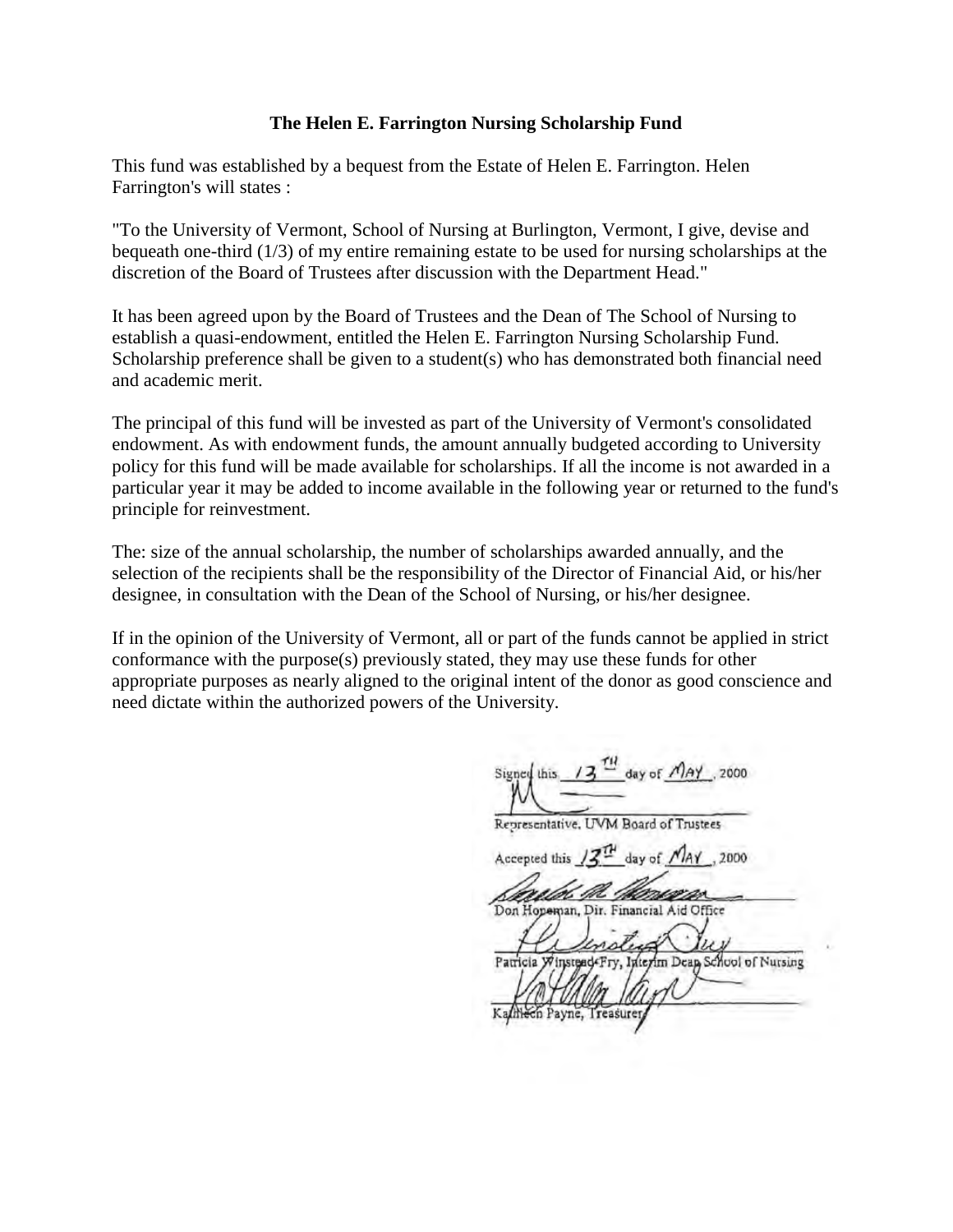## **CONSENT AGENDA**

## **February 26, 2000**

## <span id="page-21-0"></span>**FACILITIES AND TECHNOLOGIES COMMITTEE**

## **1. Building Naming Resolution for The Sumner H. Williams Sugarhouse at the University of Vermont Proctor Maple Research Center**

WHEREAS, The University of Vermont recognizes the extraordinary contributions made by Sumner Williams to the UVM community and the Vermont maple industry during his 23-year career as a member of the UVM Proctor Maple Research Center staff; and

WHEREAS, Sumner Williams demonstrated through his daily work a devotion to help UVM succeed as a "virtuous university," a place where learning has visible consequences, where people are connected to each other in humane relationships, and where knowledge is generated and applied toward the common good; and

WHEREAS, the sugarhouse at the Proctor Maple Research Center was built in 1993 under the direction of Sumner Williams who coordinated donations of building materials and volunteer labor for the project; and

WHEREAS, recent completed modifications to the sugarhouse were initiated by Sumner Williams to make the facility more accommodating for visiting school groups; and

WHEREAS, it is a fitting legacy to permanently associate the name of Sumner Williams with a place where public education, research and community service activities flourish and where visitors learn about the dynamics of sugar maples, sugar making and the importance of sustaining valuable northern hardwood forests,

THEREFORE, BE IT RESOLVED, that the sugarhouse at the Proctor Maple Research Center will hereafter be known as the Sumner H. Williams Sugarhouse; and

BE IT FURTHER RESOLVED, that the Secretary of the Board is directed to send a copy of this resolution to Sumner's wife, Susan Bain Williams.

#### **2. Principles and Authorization for Educational Center Negotiations**

BE IT RESOLVED, that the UVM Board of Trustees authorizes the Provost and/or the Vice President for University Relations and Operations or designees to proceed with negotiations and develop arrangements with respect to the proposed Education Center, in accordance with the following conditions:

1) The total financial participation by UVM in completing this project will not exceed \$95 million (\$7.5 million general fund).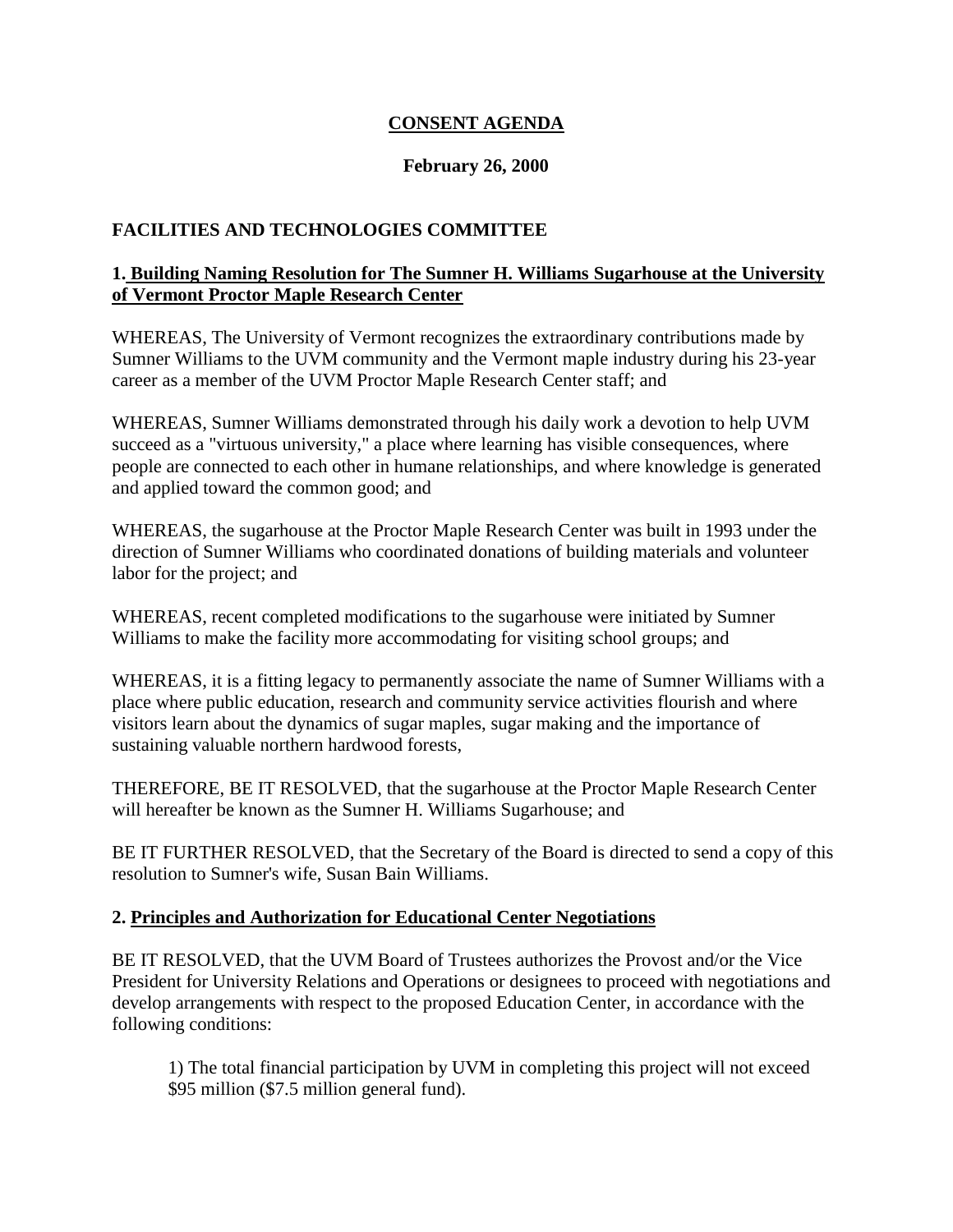<span id="page-22-0"></span>2) The Education Center will be constructed on Fletcher Allen Health Care (FAHC) property. That property is currently owned by UVM, which will convey the property to FAHC in a manner consistent with the terms and conditions set forth in paragraph 4 below.

3) A mutually satisfactory "condominium" arrangement will be developed between UVM and FAHC for ownership and operations of the Education Center.

4) A mutually-acceptable, equitable land exchange will occur between UVM and FAHC, resulting in no net loss of property for UVM.

5) FAHC and UVM will develop a mutually satisfactory interim plan for the construction period that addresses:

- a) Library relocation
- b) Loading dock function
- c) Pathology teaching lab function
- d) Traffic, parking, and other disruption of necessary functions and operations of FAHC and/or UVM.

6) A permanent and functional loading dock solution for College of Medicine facilities will be developed and agreed upon.

This Board shall review and approve contracts, real estate transactions and other requirements associated with the proposal in accordance with its customary practices.

## **ACADEMIC AND STUDENT PROGRAMS COMMITTEE**

## **3. Committee Report on Intercollegiate Athletics**

RESOLVED, that the Committee Report on Intercollegiate Athletics dated February 25, 2000 be used as the basis for the Board of Trustees to set policy regarding intercollegiate athletics, monitor action steps and modify policy as appropriate on at least an annual basis.

#### **4. Termination of Masters of Extension Education**

RESOLVED, that the Board of Trustees approves the termination of the Masters of Extension Education program.

## **5. Staff Actions**

RESOLVED, that the Board of Trustees approves leaves of absences as noted in the December 31, 1999 Staff Action list.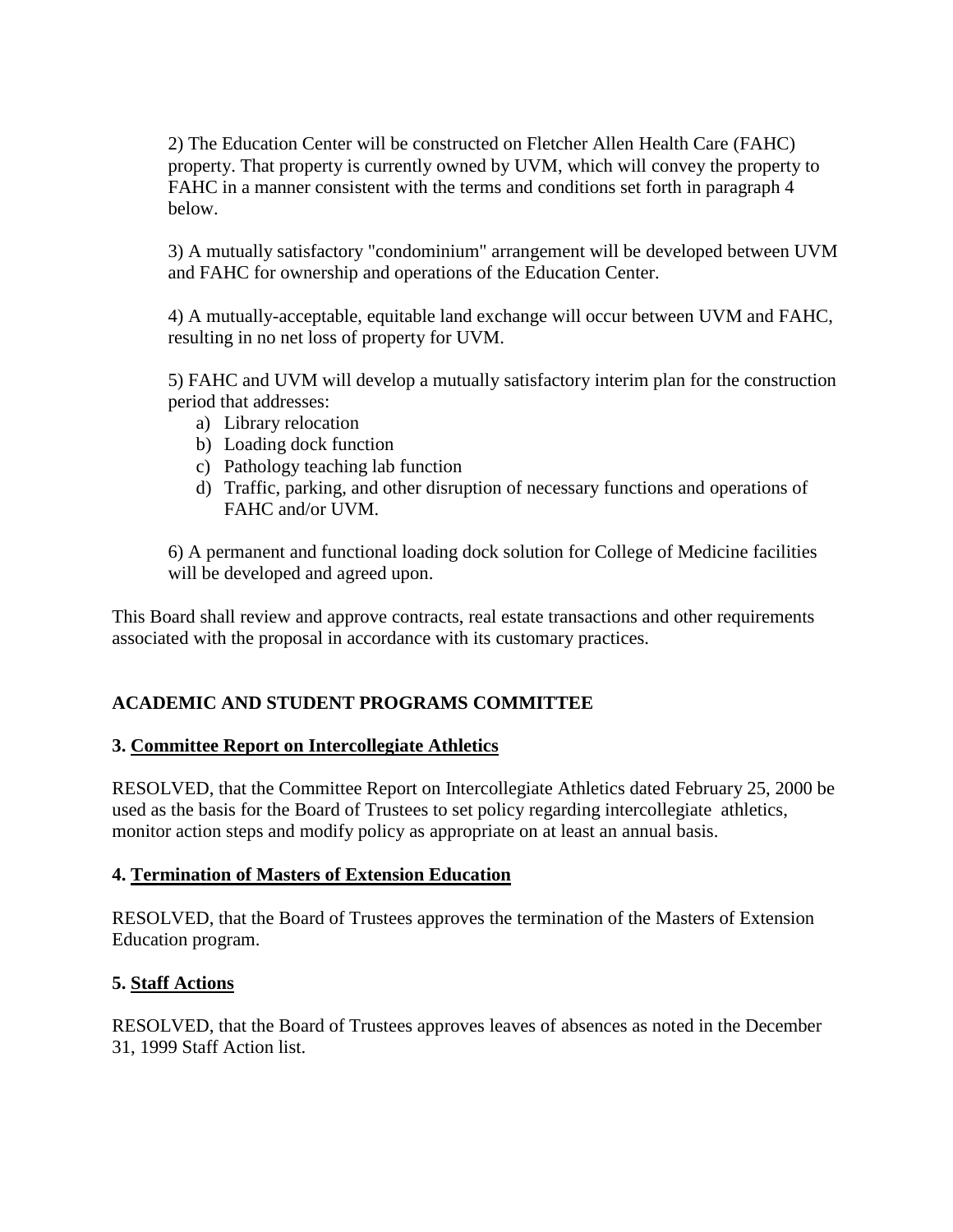## <span id="page-23-0"></span>**6. Authorization of President to award March Degrees**

RESOLVED, that the Board of Trustees approves the awarding of degrees to those students who have completed degree requirements and who have been recommended by their respective deans and approved by the UVM Faculty Senate at their February 23, 2000 meeting.

## **7. Appointment of Patrick Chair**

RESOLVED, that the Board of Trustees approves the appointment of Dr. F. John Gennari as the Patrick Chair in the Department of Medicine, Nephrology Section, for a five-year term.

## **8. Appointment of Albee Chair**

RESOLVED, that the Board of Trustees approves the appointment of Dr. Michael Ricci as the Albee Chair in the Department of Surgery for a five-year term.

# **FINANCE AND BUDGET COMMITTEE**

## **9. Acceptance of Gifts and Grants**

RESOLVED, that the Board of Trustees hereby accepts gifts in the amount of \$4,923,567 for the period October 1, 1999 through December 31, 1999 and grants and contracts in the amount of \$15,781,716 for the period September 1, 1999 through November 30, 1999.

# **FULL BOARD**

## **10. Acceptance of ad hoc Compensation Committee report**

RESOLVED, that the Board of Trustees accept the final report of the ad hoc Compensation committee.

## **11. Retiring Trustees**

WHEREAS, Frank A. Bolden, Matthew R. Caires, Vi. L. Luginbuhl and Richard E. Tarrant are nearing the completion of their terms as Trustees of The University of Vermont; and

WHEREAS, Frank Bolden has provided focused and effective leadership to the University and a steadfast commitment to enhancing the quality of the University, as well as modeling values of respect, patience, and ethics in his service as Board Chair and Vice Chair of the Educational Policy Committee, and in his membership on Board Committees, including the Executive Committee, the Buildings and Grounds Committee, University Advancement Committee, the Audit Committee, the University of Vermont Board, the Fletcher Allen Health Care Nominating Committee, and through his membership on the Board of Advisors for the School of Business Administration; and